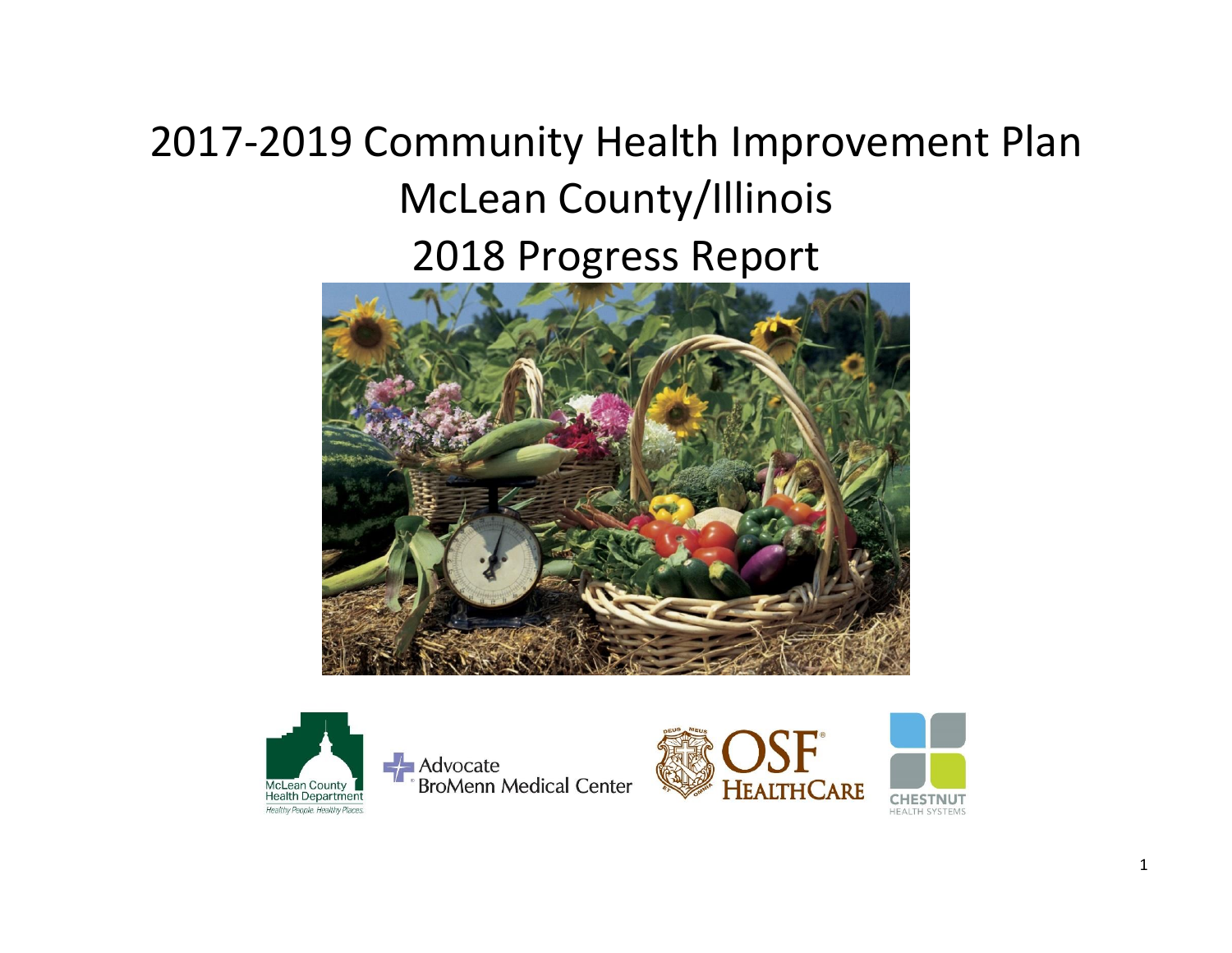## Community Health Improvement Plan 2018 Progress Report – Executive Summary

Advocate BroMenn Medical Center, the McLean County Health Department, OSF HealthCare St. Joseph Medical Center and United Way of McLean County, with the guidance of the McLean County Community Health Council, collaborated together for the first time for the 2016 McLean County Community Health Needs Assessment. The completion and approval of the joint assessment resulted in the identification of three health priorities: 1) behavioral health, including mental health and substance abuse; 2) access to appropriate health services for the underserved and areas of high socioeconomic needs; and 3) obesity.

This effort led to the development and implementation of the 2017 – 2019 McLean County Community Health Improvement Plan. The purpose of the McLean County Community Health Improvement Plan is to improve the health of McLean County residents by developing and maintaining partnerships to implement interventions, encouraging health and healthcare access awareness, and promoting healthy lifestyle choices that can improve health and reduce the risk of death and disability. For the three-year period of 2017-2019, McLean County stakeholders are working together to implement the McLean County Community Health Improvement Plan in order to positively impact the three health priorities, with attention to areas of socioeconomic need, as socioeconomic status is frequently a predictor of health outcomes.

In 2018, Chestnut Health Systems joined this collaborative effort replacing United Way of McLean County as one of the four lead agencies. Through the work of committees dedicated to each of the priority areas, considerable progress was made toward implementing the intervention strategies and achieving the targets as defined by the process and outcome indicators.

- In 2018, community efforts resulted in over half of the targets being achieved or performance improved for several indicators;
- Several evidence-based programs were continued or expanded, particularly for the behavioral health initiatives; and,
- Due to strong community partners, 'related improvement plan accomplishments' escalated in each health priority.

The 2018 Progress Report that follows was reviewed by the McLean County Community Health Council on February 14, 2019. The completion of the progress report for 2019 will be posted in 2020, with the 2019 report summarizing the overall outcomes and impact objectives.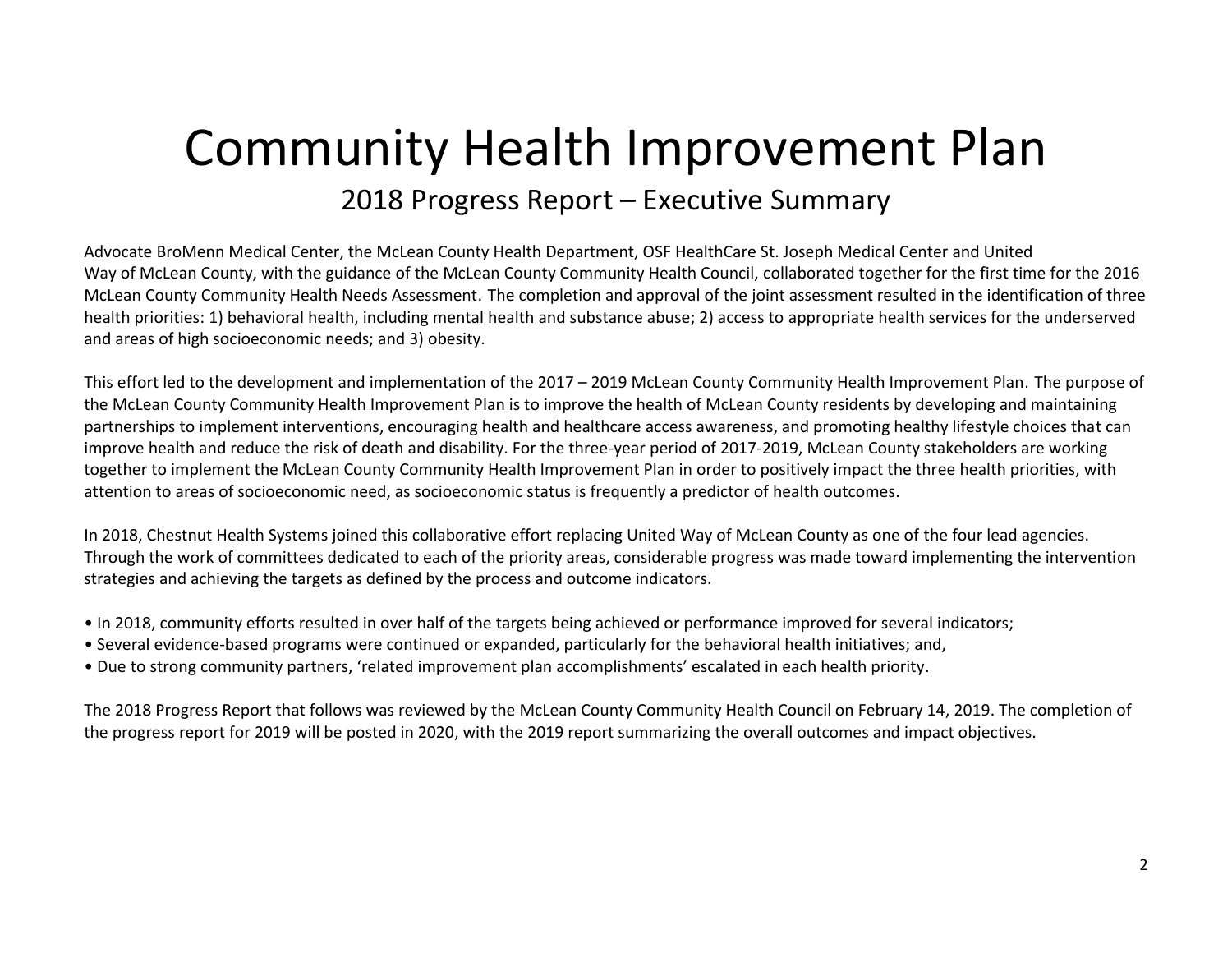## **McLean County Community Health Improvement Plan: Behavioral Health 2018 Progress Report**

#### **HEALTH PRIORITY: BEHAVIORAL HEALTH**

**GOAL: By 2020, increase coping skills to reduce deaths due to suicide and emergency room (ER) visits due to self-inflicted injury and alcohol abuse with a focus on low socio-economic zip codes.**

**OUTCOME OBJECTIVE: By 2020, reduce deaths due to suicide and ER visits due to self-inflicted injury and alcohol abuse.**

Baseline

- Deaths due to suicide: 22 deaths *(McLean County Coroner, 2015)*
- Age-adjusted ER visits due to self-inflicted injury: adults 22.6 visits per 10,000; adolescents 59.2/10,000 *(Healthy Communities Institute, Illinois Hospital Association, 2012-2014)*
- Age-adjusted ER visits due to alcohol abuse: 50.7 visits per 10,000 *(Healthy Communities Institute, Illinois Hospital Association, 2012-2014)*

#### *SHIP 2021 Alignment*

- *Reduce age-adjusted suicide rate*
- *Reduce age-adjusted suicide rate among the veteran population*
- *Reduce emergency department visits, hospitalizations, and incarceration due to behavioral health issues by narrowing the treatment gap and building and sustaining community-based behavioral health treatment capacity*

|                                | <b>INTERVENTION STRATEGIES</b>                        | <b>EVALUATION PLAN</b>                            | <b>PROGRESS in 2018</b> |
|--------------------------------|-------------------------------------------------------|---------------------------------------------------|-------------------------|
| <b>IMPACT OBJECTIVE #1: By</b> | Offer Too Good for Drugs, an evidence-based drug      | Process indicators:                               |                         |
| 2020, reduce the               | and alcohol program with a strong coping skills       | • Conduct an inventory of evidence-based programs | Completed April         |
| proportion of adults at        | component for two grade levels in McLean              | aimed at reducing alcohol use in adults in McLean | 2017                    |
| risk for acute/binge           | County public school districts.                       | County                                            |                         |
| drinking and youth using       |                                                       |                                                   |                         |
| alcohol within the past        | <b>Evidence:</b> Too Good for Drugs is a framework of | • # of public school districts in McLean County   | 2018: 8 public school   |
| year.                          | social and emotional skills that develops goal-       | where Too Good for Drugs is implemented           | districts               |
|                                | setting, decision-making, and effective               | (baseline: 6 public school districts- Project Oz, | $2017:8$ schools        |
| Baseline: Adults - 26.9%       | communication skills. A comprehensive body of         | 2016)                                             |                         |
| (Behavioral Risk Factor        | evidence demonstrates the positive effects of Too     |                                                   |                         |
| Surveillance System            | Good for Drugs on emotional competency skills,        |                                                   |                         |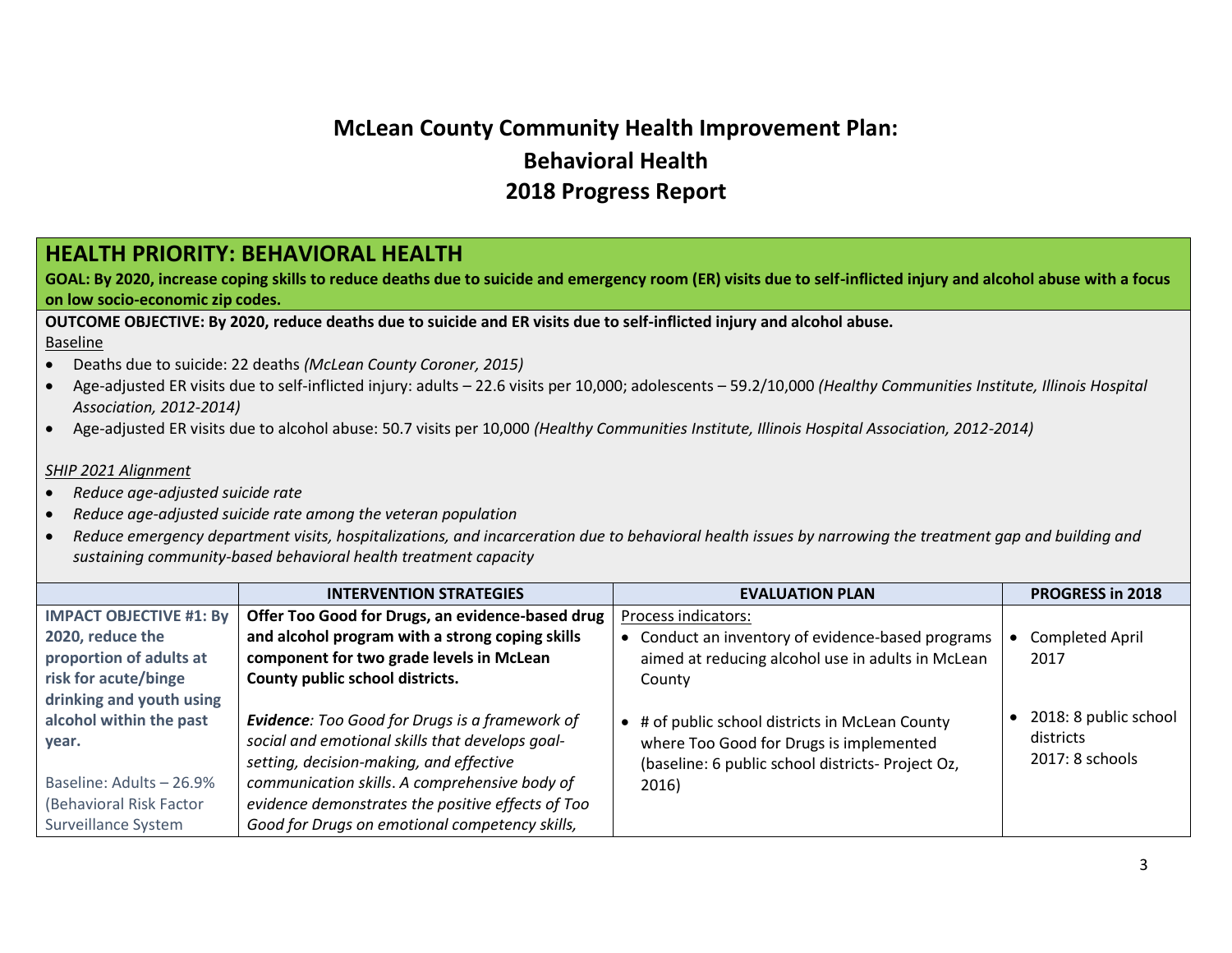| [BRFSS], 2013); 8 <sup>th</sup> graders<br>- 26% (Illinois Youth<br>Survey [IYS], 2012); 12 <sup>th</sup><br>graders - 64% (IYS, 2012) | decision-making ability, intentions to use illicit<br>substances, substance use behavior, and intentions<br>to engage in aggressive behavior. Too Good for<br>Drugs programs have demonstrated effectiveness<br>in third party evaluations. Evaluation studies for                                         | • # of students in McLean County public schools<br>participating in Too Good for Drugs (baseline:<br>2,472 Project Oz, 2016)<br>• Conduct an inventory of programs with a coping | • 2018: 2,743 students<br>2017: 3,016 students<br>2017: Completed<br>$\bullet$                                     |
|----------------------------------------------------------------------------------------------------------------------------------------|------------------------------------------------------------------------------------------------------------------------------------------------------------------------------------------------------------------------------------------------------------------------------------------------------------|----------------------------------------------------------------------------------------------------------------------------------------------------------------------------------|--------------------------------------------------------------------------------------------------------------------|
| Healthy People 2020 (HP<br>2020) Alignment:<br>Reduce the proportion                                                                   | the evidence-based program Too Good for Drugs<br>show the following outcomes: 1) the proportion of<br>students with intentions to drink was significantly                                                                                                                                                  | skills component offered in public schools and<br>community organizations in McLean County                                                                                       |                                                                                                                    |
| of adolescents<br>reporting use of<br>alcohol or any illicit<br>drugs during the past                                                  | reduced; 2) the proportion of students with<br>intentions to smoke, use marijuana, or engage in<br>fighting were reduced; and, 3) scores increased in 8<br>of 9 protective areas (i.e. emotional competency,                                                                                               | • Develop a list of programs with a coping skills<br>component to distribute to or available for<br>appropriate stakeholders (i.e., superintendents)                             | • List is services based,<br>not program based                                                                     |
| 30 days<br>Reduce the proportion<br>$\bullet$<br>of adults who drank<br>excessively in the<br>previous 30 days                         | social and peer resistance skills, goal-setting and<br>decision-making, perceived harmful effects of<br>substance use).<br>http://www.toogoodprograms.org/too-<br>good/evidence-base/                                                                                                                      | • # of students in McLean County public schools<br>participating in the Illinois Youth Survey (baseline:<br>2,187 students, Illinois Youth Survey, 2016)                         | $\bullet$<br>2018: 3,246<br>students in McLean<br>County took Illinois<br>Youth Survey.<br>2017: 1,668<br>students |
|                                                                                                                                        | Support evidence-based programs with coping<br>skills component in McLean County.                                                                                                                                                                                                                          | Outcome indicators:<br>• Average improvement in student pre and post-<br>test scores for Too Good for Drugs (baseline:<br>+2.11, Project Oz, 2016)                               | $2018: +2.5$<br>improvement<br>$2017: +2.33$<br>improvement                                                        |
| <b>IMPACT OBJECTIVE #2: By</b>                                                                                                         | Offer Mental Health First Aid (MHFA) to the                                                                                                                                                                                                                                                                | Process indicators:                                                                                                                                                              | • 2018: 3 courses for                                                                                              |
| 2020, reduce the<br>proportion of McLean                                                                                               | community. MHFA courses are designed for lay<br>people or non-mental health professionals.                                                                                                                                                                                                                 | • # of MHFA courses sponsored by Advocate<br>BroMenn Medical Center (baseline: 4 courses -                                                                                       | community members                                                                                                  |
| <b>County adults reporting</b>                                                                                                         |                                                                                                                                                                                                                                                                                                            | McLean County MHFA Collaborative, 2016)                                                                                                                                          | 2017: 6 courses                                                                                                    |
| 8-30 days of "not good"<br>mental health per month.<br>Baseline: 13.9% (BRFSS,<br>2013)                                                | <b>Evidence:</b> Mental Health First Aid USA is an<br>international evidence-based program managed,<br>operated and disseminated by the National Council<br>for Behavioral Health, Maryland Department of<br>Mental Health and Hygiene, and the Missouri<br>Department of Mental Health. Major findings of | • # of MHFA courses sponsored by OSF St. Joseph<br>Medical Center (baseline: 3 courses - McLean<br>County MHFA Collaborative, 2016)                                              | • 2018: 3 courses for<br>community<br>members, 4 courses<br>for employees<br>2017: 3 courses                       |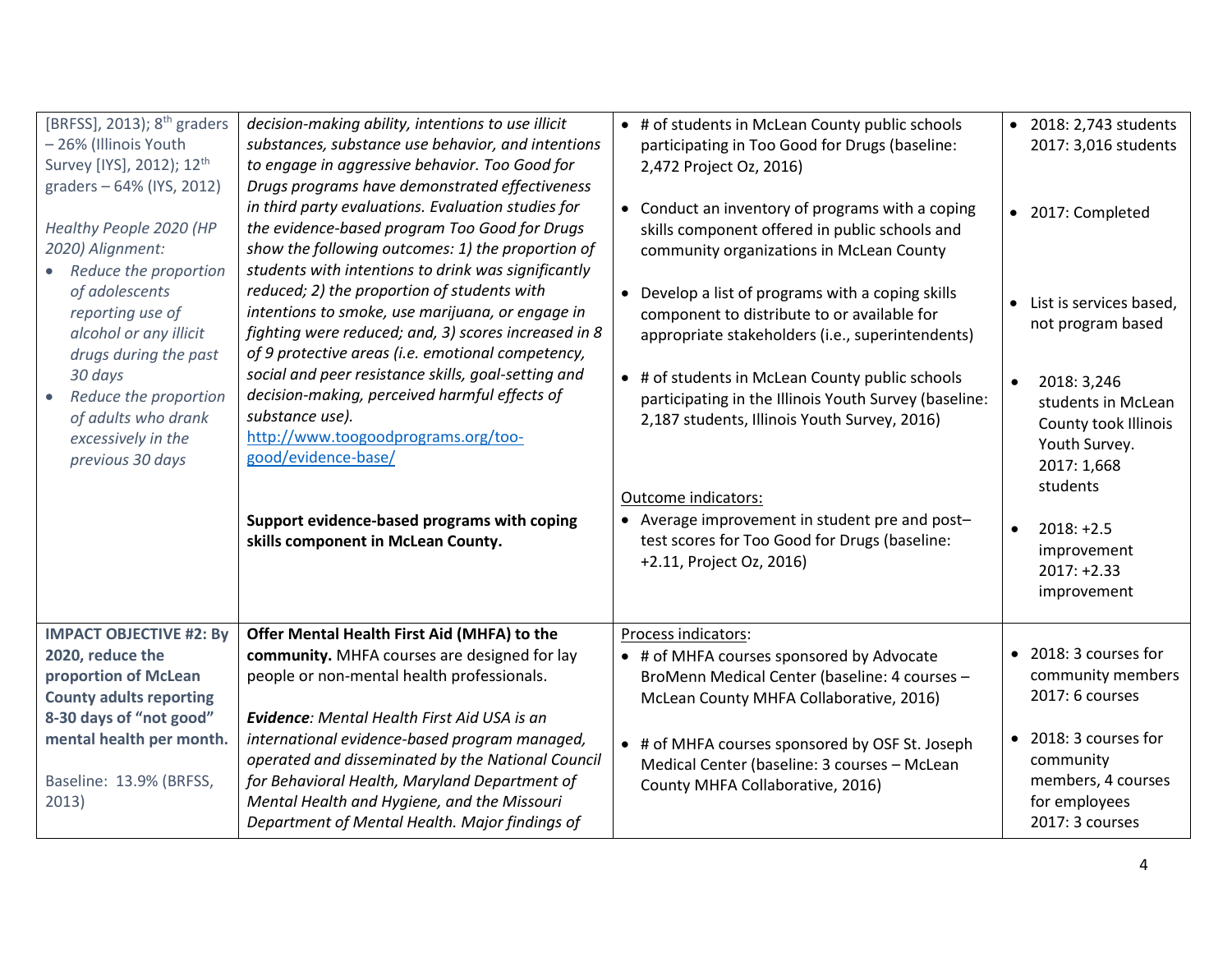| HP 2020 Alignment:<br>Mental Health First Aid studies found that<br>participants gained: 1) better recognition of mental<br>• Reduce the suicide<br>disorders; 2) better understanding of treatments;<br>rate<br>3) confidence in providing help to others;<br>Reduce suicide<br>4) improved mental health for themselves; and<br>attempts by<br>5) less stigmatizing attitudes and decreased social<br>adolescents<br>distance for people with mental disorders.<br>http://www.dbsalliance.org/site/DocServer/MHFA<br>Evidence.pdf?docID=8202 |                                                                                                                                                                                          | • # of McLean County community members trained<br>in MHFA per year (baseline: 350 community<br>members, MHFA Collaborative, 2016)<br>Outcome indicators:<br>• % of MHFA course participants that "Agree" or<br>"Strongly Agree" that they are More Confident | $\bullet$ 2018: 736<br>community members<br>trained<br>2017: 253 members<br>• 2018: 96% of<br>participants trained                                                                                                                                   |
|------------------------------------------------------------------------------------------------------------------------------------------------------------------------------------------------------------------------------------------------------------------------------------------------------------------------------------------------------------------------------------------------------------------------------------------------------------------------------------------------------------------------------------------------|------------------------------------------------------------------------------------------------------------------------------------------------------------------------------------------|--------------------------------------------------------------------------------------------------------------------------------------------------------------------------------------------------------------------------------------------------------------|------------------------------------------------------------------------------------------------------------------------------------------------------------------------------------------------------------------------------------------------------|
|                                                                                                                                                                                                                                                                                                                                                                                                                                                                                                                                                | About Being Aware of Their Own Views & Feelings<br>About Mental Health Problems & Disorders<br>(baseline: 98% of survey respondents-McLean<br>County MHFA Collaborative, 7/1/14-6/30/16) | agree or strongly<br>agree to being 'more<br>confident' after the<br>class<br>2017: 98.6%                                                                                                                                                                    |                                                                                                                                                                                                                                                      |
|                                                                                                                                                                                                                                                                                                                                                                                                                                                                                                                                                |                                                                                                                                                                                          | • % of MHFA follow-up survey participants that still<br>feel prepared to assist a person who may be<br>dealing with a mental health problem or crisis to<br>seek professional help (baseline: 81%, McLean<br>County MHFA Collaborative, September 2016)      | • 2018: 72.6% of<br>follow-up survey<br>participants feel<br>prepared, 27% feel<br>somewhat prepared<br>(follow-up survey<br>participants include<br>individuals who had<br>taken the course up<br>to 3+years prior)<br>2017: No survey<br>conducted |
|                                                                                                                                                                                                                                                                                                                                                                                                                                                                                                                                                |                                                                                                                                                                                          | • % of MHFA follow-up survey participants that feel<br>prepared to ask a person whether she/he is<br>considering killing her/himself (baseline: 83%,<br>McLean County MHFA Collaborative, September<br>2016)                                                 | • 2018: 72.6% of<br>follow-up survey<br>participants feel<br>prepared, 24% feel<br>somewhat prepared<br>(follow-up survey<br>participants include<br>individuals who had                                                                             |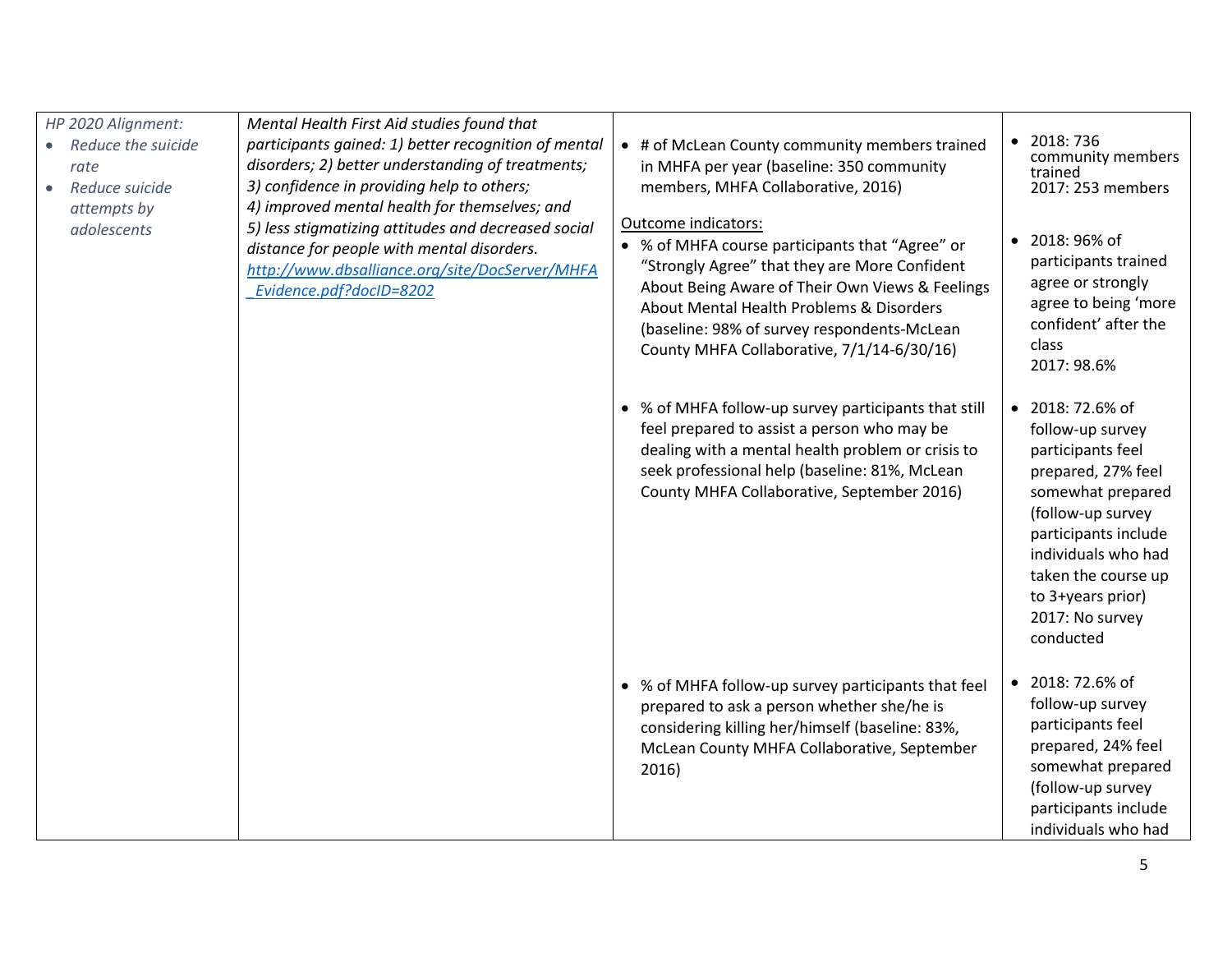|  |                                                                                                                |                                                                                                                                                                                                                                                                                                                        | taken the course up<br>to 3+years prior)<br>2017: No survey<br>conducted |
|--|----------------------------------------------------------------------------------------------------------------|------------------------------------------------------------------------------------------------------------------------------------------------------------------------------------------------------------------------------------------------------------------------------------------------------------------------|--------------------------------------------------------------------------|
|  |                                                                                                                |                                                                                                                                                                                                                                                                                                                        |                                                                          |
|  |                                                                                                                | <b>RELATED IMPROVEMENT PLAN ACCOMPLISHMENTS</b>                                                                                                                                                                                                                                                                        |                                                                          |
|  |                                                                                                                | • The McLean County Board hosted a Community Behavioral Health Forum on October 8, 2018. Approximately 100 individuals were in attendance and                                                                                                                                                                          |                                                                          |
|  | presentations on a variety of behavioral health issues were held.                                              |                                                                                                                                                                                                                                                                                                                        |                                                                          |
|  |                                                                                                                | Chestnut Health Systems received a Recovery-Oriented Systems of Care (ROSC) grant in the fall of 2018 from the Illinois Department of Human Services (DHS)                                                                                                                                                             |                                                                          |
|  |                                                                                                                | Division of Substance Use Prevention and Recovery. The grant will be used to support ROSC Councils and coordinated networks of community-based services to<br>help people achieve abstinence and improve health, wellness and quality of life for people with, or at risk of, developing alcohol or drug problems.     |                                                                          |
|  |                                                                                                                | In 2018, OSF HealthCare St. Joseph Medical Center was granted funds for Behavioral Health initiatives to train OSF employees to better impact our patients                                                                                                                                                             |                                                                          |
|  |                                                                                                                | who struggle with mental health diagnoses. Funding went to the Center for Human Services for education, tools, and resources to provide the training.                                                                                                                                                                  |                                                                          |
|  |                                                                                                                | In 2017 the Embedded School and Community Based Services Pilot began in two rural school districts; Olympia CUSD 16 and Ridgeview CUSD 19. The McLean                                                                                                                                                                  |                                                                          |
|  |                                                                                                                | County Center for Human Services and Chestnut Health Systems each provided one clinician who is embedded in the school districts. The goal of the pilot was                                                                                                                                                            |                                                                          |
|  |                                                                                                                | to increase care access points to improve children's behavioral health status through embedded community behavioral health services. Increasing identified<br>students coping mechanism is one of many objectives for the program. In 2018, the program expanded to Bloomington Junior High School and Parkside Junior |                                                                          |
|  |                                                                                                                | High School utilizing clinicians from the McLean County Center for Human Services. In 2018, services were provided to 297 students at four locations.                                                                                                                                                                  |                                                                          |
|  |                                                                                                                | In December 2018, the Illinois State University's School Psychology Internship Consortium and the Central Illinois Area Health Education Center held a suicide                                                                                                                                                         |                                                                          |
|  | prevention showcase focusing on working with trauma-affected and suicidal youth. 48 people attended the event. |                                                                                                                                                                                                                                                                                                                        |                                                                          |
|  |                                                                                                                |                                                                                                                                                                                                                                                                                                                        |                                                                          |
|  |                                                                                                                |                                                                                                                                                                                                                                                                                                                        |                                                                          |
|  |                                                                                                                |                                                                                                                                                                                                                                                                                                                        |                                                                          |
|  |                                                                                                                |                                                                                                                                                                                                                                                                                                                        |                                                                          |
|  |                                                                                                                |                                                                                                                                                                                                                                                                                                                        |                                                                          |
|  |                                                                                                                |                                                                                                                                                                                                                                                                                                                        |                                                                          |
|  |                                                                                                                |                                                                                                                                                                                                                                                                                                                        |                                                                          |
|  |                                                                                                                |                                                                                                                                                                                                                                                                                                                        |                                                                          |
|  |                                                                                                                |                                                                                                                                                                                                                                                                                                                        |                                                                          |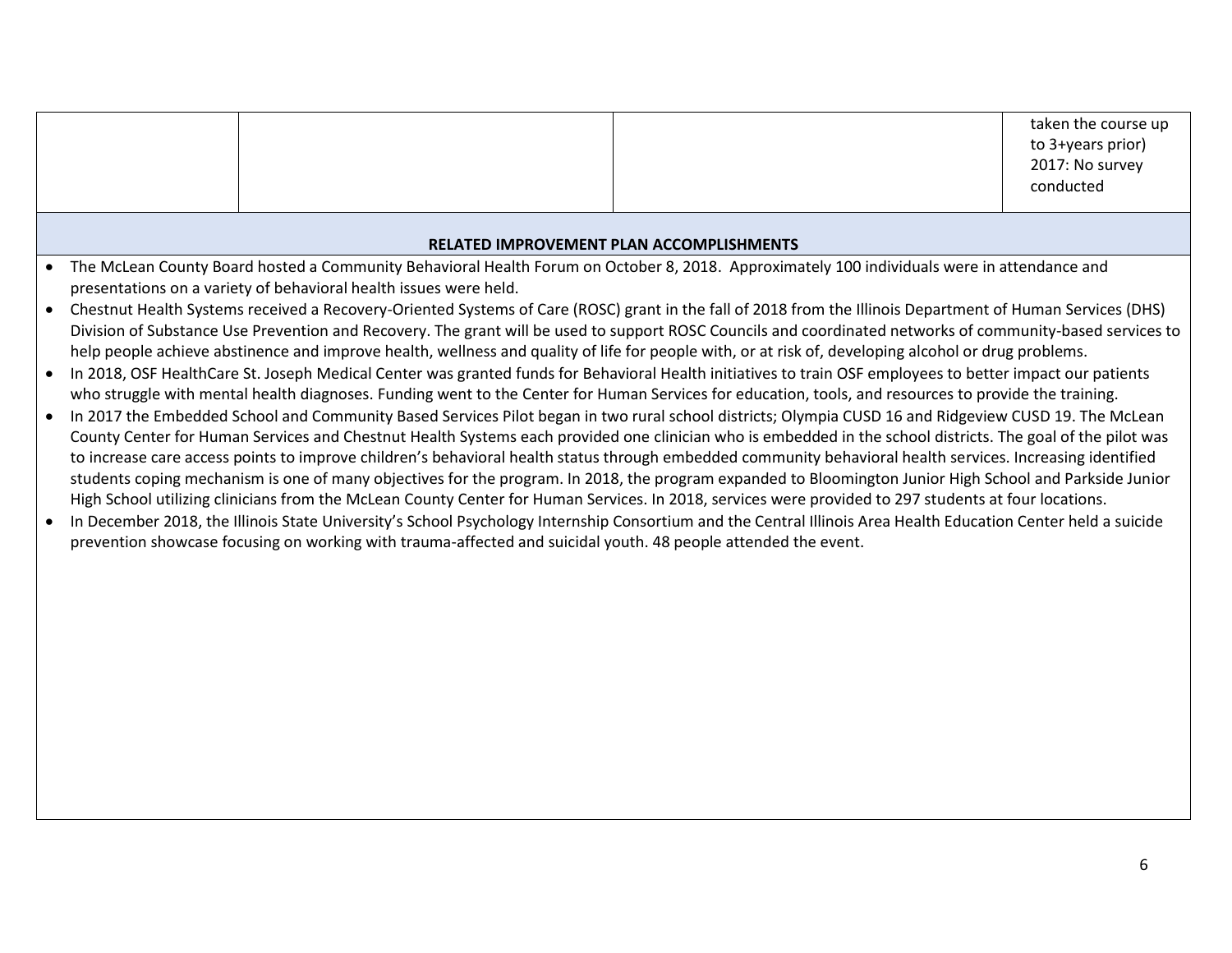**GOAL: By 2020, reduce behavioral health stigma to increase earlier access to care.**

**OUTCOME OBJECTIVE: By 2020, increase the percentage of McLean County residents indicating they have access to counseling services.**  Baseline

90% *(McLean County Community Health Survey, 2015)*

#### *SHIP 2021 Alignment*

- *Evidence of new or strengthened partnerships with a wide variety of stakeholders to enhance and support the development of medical and health homes that integrate mental and physical health and wellness across the continuum of services*
- *Increase behavioral health literacy and conduct more Mental Health First Aid trainings to build community capacity in this area*

|                                | <b>INTERVENTION STRATEGIES</b>                         | <b>EVALUATION PLAN</b>                           | <b>PROGRESS in 2018</b>          |
|--------------------------------|--------------------------------------------------------|--------------------------------------------------|----------------------------------|
| <b>IMPACT OBJECTIVE #1: By</b> | <b>Explore developing and offering a behavioral</b>    | Process indicators:                              |                                  |
| 2020, reduce the               | health campaign on becoming a trauma-informed          | • Establish a baseline for the # of ACE's/trauma | 2018:42<br>$\bullet$             |
| proportion of McLean           | community and on adverse childhood experiences         | awareness programs or presentations offered in   | presentations                    |
| County adults who did          | (ACE's) to educate the general public,                 | <b>McLean County</b>                             | 2017:21                          |
| not access counseling          | practitioners and stakeholders around key issues       |                                                  | presentations                    |
| services due to                | related to behavioral health.                          |                                                  |                                  |
| embarrassment or fear.         |                                                        | Establish a baseline for the # of community      | 2018: 954<br>$\bullet$           |
|                                | Partner with schools, community organizations          | members participating in ACE's/trauma            | community members                |
| Baseline: Embarrassment        | and businesses in McLean County, with an               | awareness programs or presentations offered in   | 2017: 580 members                |
| $-16\%$ ; Fear $-14\%$         | emphasis on high-risk communities, to offer            | <b>McLean County</b>                             |                                  |
| (McLean County                 | trainings on ACE's and trauma to increase              |                                                  |                                  |
| <b>Community Health</b>        | awareness.                                             | Establish a baseline for the # of McLean County  | 2018: 33 public<br>$\bullet$     |
| Survey, 2015)                  |                                                        | public schools offering ACE's/trauma awareness   | schools                          |
|                                | <b>Offer National Alliance on Mental Health (NAMI)</b> | training                                         | 2017: 10 schools                 |
| HP 2020 Alignment:             | Ending the Silence, an evidence-based program          |                                                  |                                  |
| Increase the                   | aimed at reducing behavioral health stigma, i.e.,      | # of campaign messages, and types, aimed at      | 2018: Collaborative<br>$\bullet$ |
| proportion of children         | suicide prevention and mental health awareness,        | reducing behavioral health stigma                | social media                     |
| with mental health             | for McLean County residents.                           |                                                  | campaign began in                |
| problems who receive           |                                                        |                                                  | February 2018-                   |
| treatment                      | <b>Evidence: NAMI Ending the Silence is a mental</b>   |                                                  | monthly messages                 |
| Increase the                   | health awareness and suicide prevention program        |                                                  | posted.                          |
| proportion of adults           | that destigmatizes mental illness, offers hope for     |                                                  |                                  |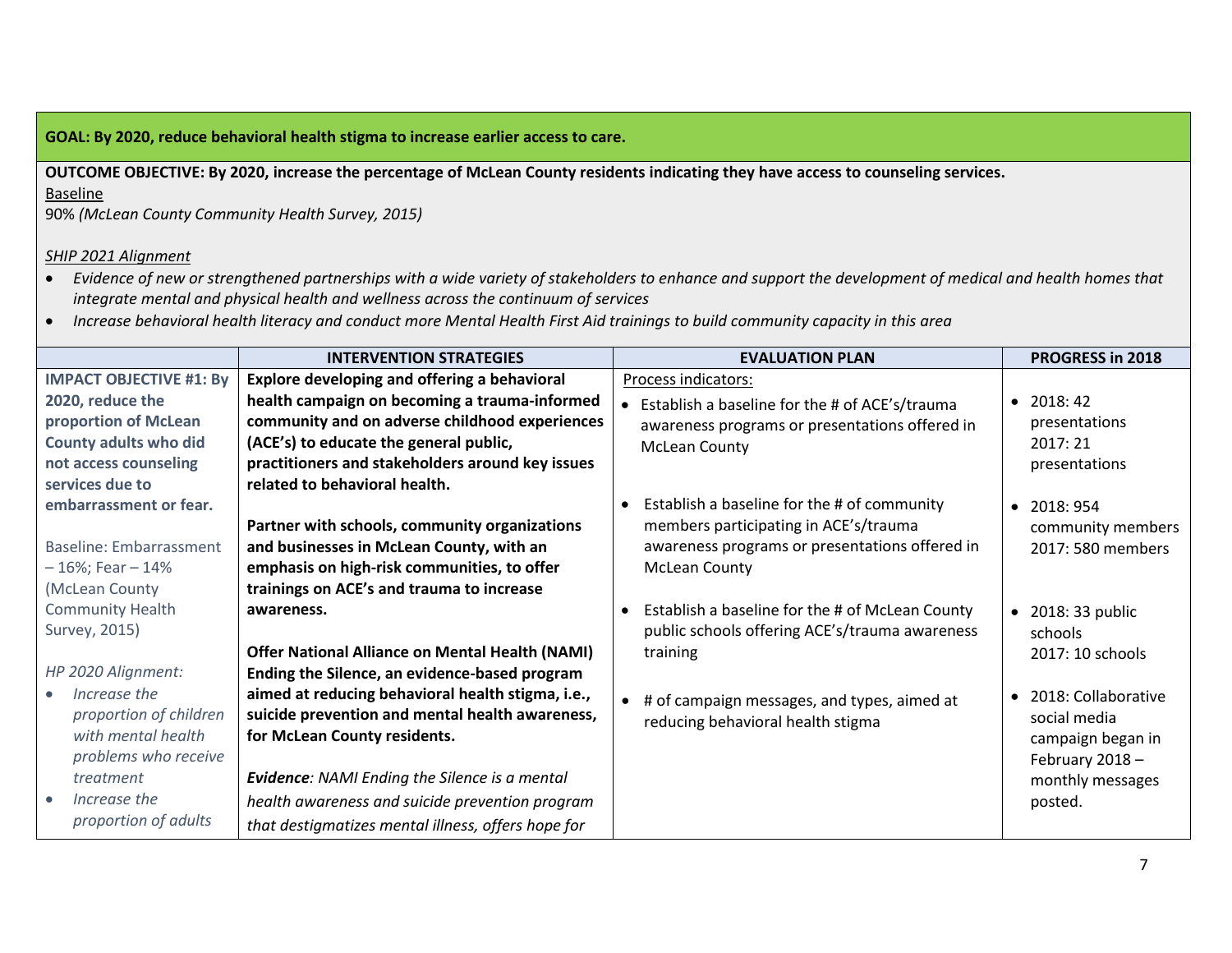| with mental health<br>disorders who receive<br>treatment | recovery, and empowers teens to ask for help.<br>Ending the Silence was designed by NAMI and is<br>delivered locally by Project Oz, the provider of<br>universal prevention education in McLean County.<br>Ending the Silence is in the process of becoming<br>evidence-based and is currently facilitated in 26<br>states, reaching approximately 40,000 teens<br>annually. This program is part of a community-<br>wide effort that includes collaboration with many<br>other agencies, including the Center for Human<br>Services, The Center for Youth and Family<br>Solutions, PATH Crisis Center, Advocate BroMenn<br>Medical Center and NAMI Livingston/McLean<br>Counties. | # of public schools in McLean County where<br>$\bullet$<br>Ending the Silence is implemented (baseline: 3<br>public school, Project Oz, 2016)<br># of students in McLean County public schools<br>$\bullet$<br>participating in Ending the Silence (baseline: 677<br>students, Project Oz, 2016)<br>Explore establishing a baseline for youth not<br>$\bullet$<br>accessing counseling due to embarrassment or<br>fear<br>Outcome indicators:<br>• % of Ending the Silence student participants<br>agreeing with the following statement, "As a<br>result of this presentation, I know how to help<br>myself or a friend if I notice any of the warning<br>signs" (baseline: 99% of students, Project Oz,<br>11/2016 | 40,692 people<br>reached on<br>Facebook<br>1,153 Facebook<br>interactions<br>9,489 Twitter<br>impressions<br>2017: Subcommittee<br>formed<br>• 2018: 17 public<br>schools<br>2017: 11 schools<br>• 2018: 3,120 students<br>2017: 2,535 students<br>• 2017: Additional<br>questions are no<br>longer permitted on<br>the Illinois Youth<br>Survey.<br>• 2018: 97% students<br>agree with the<br>statement<br>2017: 92% |
|----------------------------------------------------------|------------------------------------------------------------------------------------------------------------------------------------------------------------------------------------------------------------------------------------------------------------------------------------------------------------------------------------------------------------------------------------------------------------------------------------------------------------------------------------------------------------------------------------------------------------------------------------------------------------------------------------------------------------------------------------|----------------------------------------------------------------------------------------------------------------------------------------------------------------------------------------------------------------------------------------------------------------------------------------------------------------------------------------------------------------------------------------------------------------------------------------------------------------------------------------------------------------------------------------------------------------------------------------------------------------------------------------------------------------------------------------------------------------------|-----------------------------------------------------------------------------------------------------------------------------------------------------------------------------------------------------------------------------------------------------------------------------------------------------------------------------------------------------------------------------------------------------------------------|
|----------------------------------------------------------|------------------------------------------------------------------------------------------------------------------------------------------------------------------------------------------------------------------------------------------------------------------------------------------------------------------------------------------------------------------------------------------------------------------------------------------------------------------------------------------------------------------------------------------------------------------------------------------------------------------------------------------------------------------------------------|----------------------------------------------------------------------------------------------------------------------------------------------------------------------------------------------------------------------------------------------------------------------------------------------------------------------------------------------------------------------------------------------------------------------------------------------------------------------------------------------------------------------------------------------------------------------------------------------------------------------------------------------------------------------------------------------------------------------|-----------------------------------------------------------------------------------------------------------------------------------------------------------------------------------------------------------------------------------------------------------------------------------------------------------------------------------------------------------------------------------------------------------------------|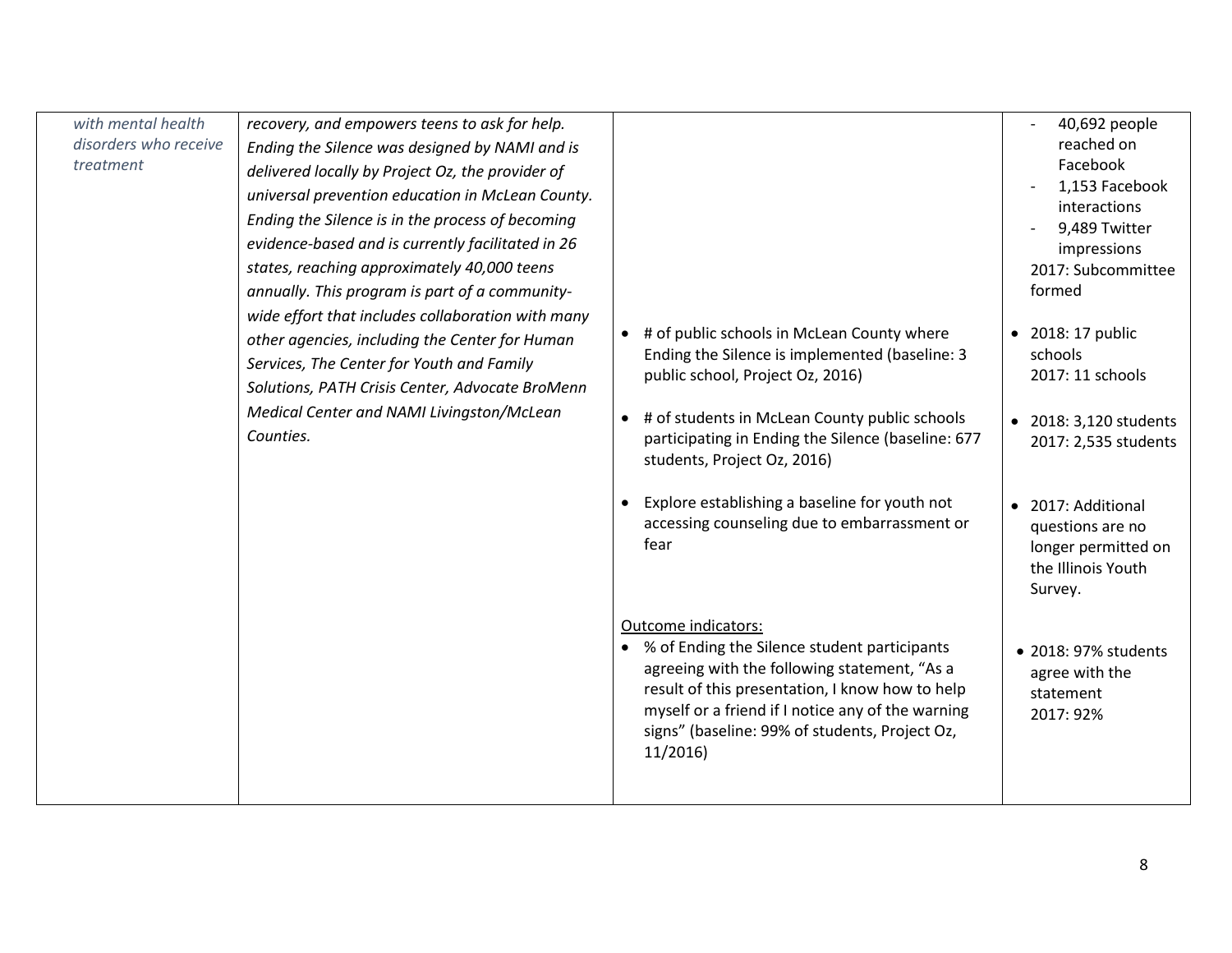|                                                                                               |                                                                                                                                                                                                                                                                               | • % of Ending the Silence student participants<br>agreeing with the following statement, "I know<br>the early warning signs of mental illness"<br>(baseline: 95% of students, Project Oz, 11/2016) | • 2018: 96% students<br>agree with the<br>statement<br>2017: 90%                                       |
|-----------------------------------------------------------------------------------------------|-------------------------------------------------------------------------------------------------------------------------------------------------------------------------------------------------------------------------------------------------------------------------------|----------------------------------------------------------------------------------------------------------------------------------------------------------------------------------------------------|--------------------------------------------------------------------------------------------------------|
| <b>IMPACT OBJECTIVE #2:</b><br>Greater than 90% of<br><b>Mental Health First Aid</b>          | Offer Mental Health First Aid (MHFA) to the<br>community. MHFA courses are designed for lay<br>people or non-mental health professionals.                                                                                                                                     | Process indicators:<br>• # of MHFA courses offered to residents in McLean<br>County (baseline: 17 courses, McLean County                                                                           | • 2018: 54 courses<br>2017: 13 courses                                                                 |
| course participants will<br>either agree or strongly                                          | Evidence: Mental Health First Aid USA is an                                                                                                                                                                                                                                   | MHFA Collaborative, 2016)                                                                                                                                                                          |                                                                                                        |
| agree that they are more<br>confident about<br>recognizing and<br>correcting                  | international evidence-based program managed,<br>operated and disseminated by the National Council<br>for Behavioral Health, Maryland Department of<br>Mental Health and Hygiene and the Missouri                                                                             | • # of McLean County community members trained<br>in MHFA per year (baseline: 350 community<br>members, MHFA Collaborative, 2016)                                                                  | $\bullet$ 2018:736<br>community members<br>2017: 253 members                                           |
| misconceptions about<br>mental health and mental<br>illness.                                  | Department of Mental Health. Major findings of<br>Mental Health First Aid studies found that<br>participants gained: 1) better recognition of mental<br>disorders; 2) better understanding of treatments;                                                                     | The McLean County MHFA Collaborative will<br>continue to explore grant opportunities for MHFA<br>courses in McLean County                                                                          | • 2018: No applications<br>were submitted<br>2017: No applications<br>were submitted                   |
| Baseline: 99% (McLean<br>$\bullet$<br><b>County MHFA</b><br>Collaborative, 7/1/14-<br>6/30/16 | 3) confidence in providing help to others;<br>4) improved mental health for themselves; and<br>5) less stigmatizing attitudes and decreased social<br>distance for people with mental disorders.<br>http://www.dbsalliance.org/site/DocServer/MHFA<br>Evidence.pdf?docID=8202 | • The McLean County MHFA Collaborative will offer<br>a Youth MHFA Instructor Training Course at the<br>McLean County Health Department in 2017.                                                    | 2017: Completed<br>June 2017 (8<br>instructors were<br>trained)                                        |
|                                                                                               |                                                                                                                                                                                                                                                                               | Advocate BroMenn Medical Center will send one<br>employee to MHFA Instructor Training in 2017.                                                                                                     | 2017: Completed<br>$\bullet$                                                                           |
|                                                                                               |                                                                                                                                                                                                                                                                               | • Advocate BroMenn Medical Center and OSF St.<br>Joseph Medical Center will develop a plan in 2017<br>to train clinical and non-clinical staff in MHFA.                                            | • 2018: OSF<br>HealthCare St. Joseph<br><b>Medical Center held</b><br>4 MHFA courses for<br>employees. |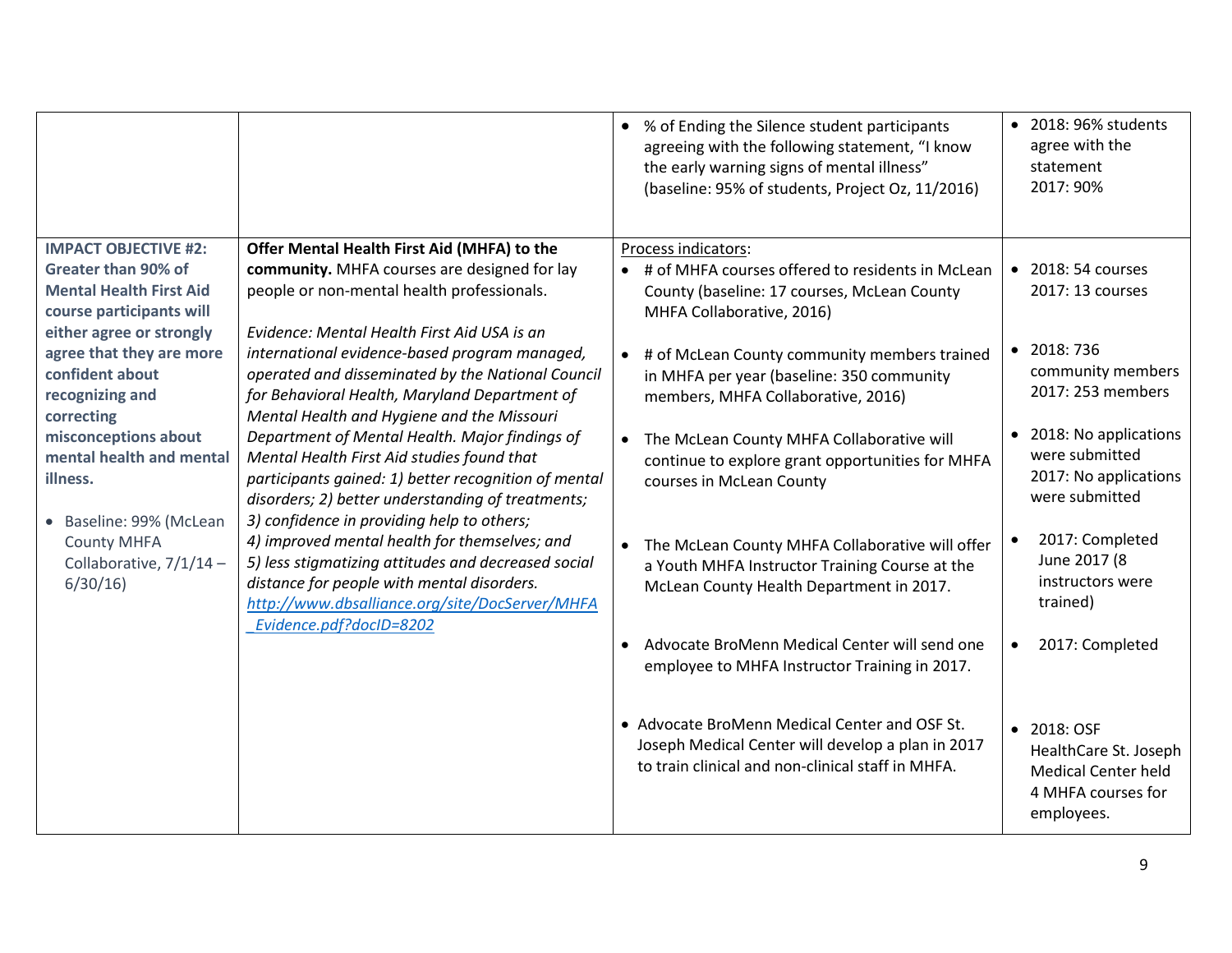|  | Outcome indicators:<br>• % of MHFA course participants that "Agree" or<br>"Strongly Agree" they are More Confident they<br>could Offer a youth or an adult Basic "Mental<br>Health First Aid" Information & Reassurance<br>(baseline: 97% of survey respondents, McLean<br>County MHFA Collaborative, 7/1/14-6/30/16) | 2017: Advocate<br><b>BroMenn Medical</b><br>Center offered 4<br>MHFA courses for<br>employees<br>$\bullet$ 2018: 95.5%<br>participants agree or<br>strongly agree with<br>the statement<br>2017: 98%                          |
|--|-----------------------------------------------------------------------------------------------------------------------------------------------------------------------------------------------------------------------------------------------------------------------------------------------------------------------|-------------------------------------------------------------------------------------------------------------------------------------------------------------------------------------------------------------------------------|
|  | % of MHFA follow-up survey participants that still<br>$\bullet$<br>feel prepared to assist a person who may be<br>dealing with a mental health problem or crisis to<br>seek professional help (baseline: 81%, McLean<br>County MHFA Collaborative, September 2016)                                                    | $\bullet$ 2018: 72.6% of<br>follow-up survey<br>participants feel<br>prepared, 72% feel<br>somewhat prepared<br>(follow-up survey<br>participants include<br>individuals who had<br>taken the course up<br>to 3+ years prior) |
|  | • % of MHFA follow-up survey participants that feel<br>prepared to ask a person whether she/he is<br>considering killing her/himself (baseline: 83%,<br>McLean County MHFA Collaborative, September<br>2016)                                                                                                          | $\bullet$ 2018: 72.6% of<br>follow-up survey<br>participants feel<br>prepared, 24% feel<br>somewhat prepared<br>(follow-up survey<br>participants include<br>individuals who had<br>taken the course up<br>to 3+ years prior) |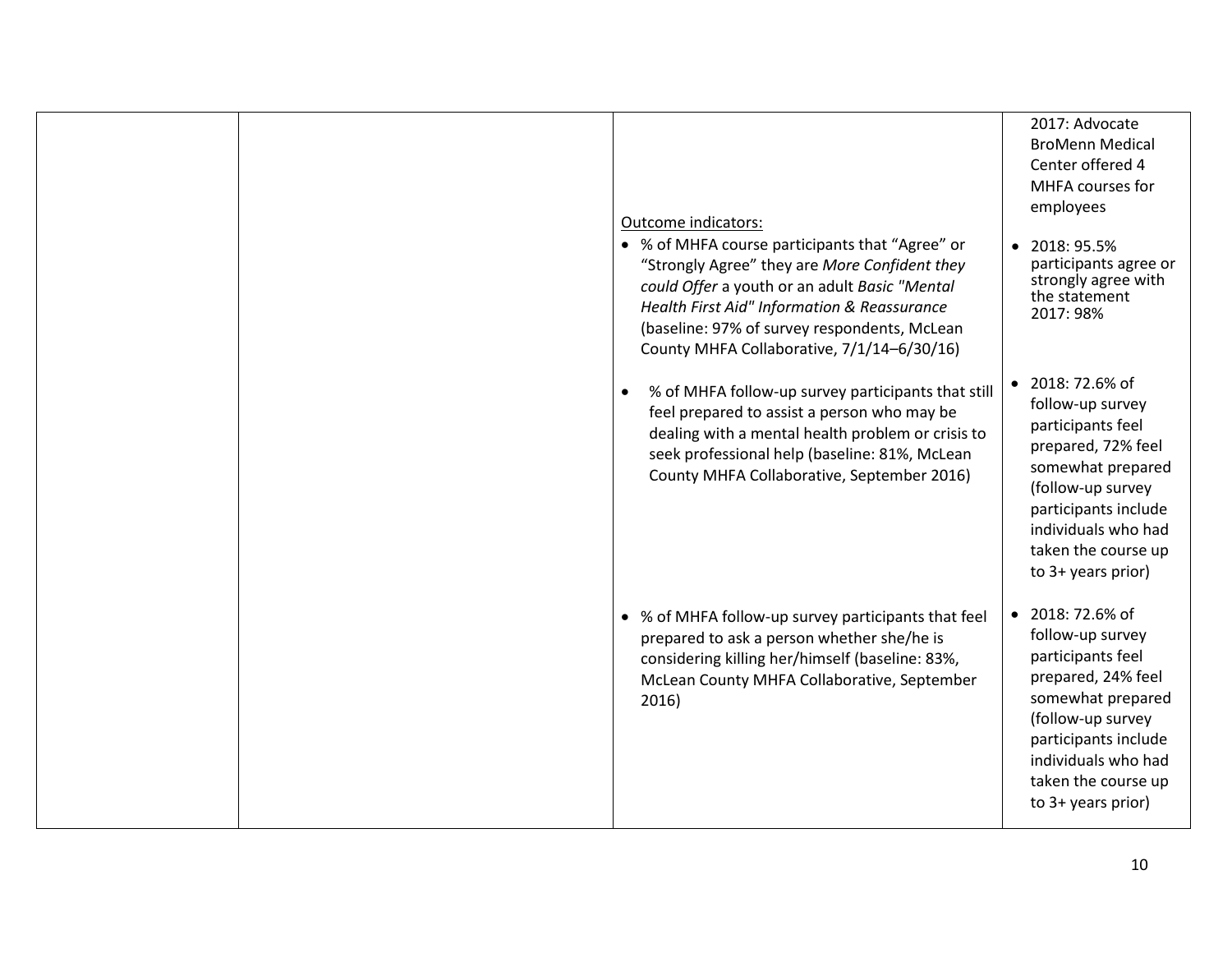#### **RELATED IMPROVEMENT PLAN ACCOMPLISHMENTS**

- As a results of a partnership between Advocate Medical Group Behavioral Health, Tri-County Special Education Association and Illinois State University's Psychological Services Center, doctoral psychology interns are providing four days of integrated behavioral health services across three AMG setting: Advocate BroMenn Outpatient Center, Advocate Medical Group El Paso, and Advocate Eureka Hospital. These interns also provide a combined four days per week of psychological services in local schools and work to coordinate care across the two sectors.
- In 2018, Project Oz provided additional suicide prevention education services to a variety of community members, including 450 Illinois State University student-athletes, 25 community members at Westminster Village (1 session), 20 school staff members at High Road School (1 session), 55 staff members at Unit 5 junior high schools (2 sessions), 50 employees at Pioneer in LeRoy, and 55 community members at the annual Behavioral Health Forum (3 sessions).
- In 2018, Proiect Oz coordinated a screenings of the suicide prevention film "Suicide: the Ripple Effect," which was attended by approximately 100 community members and shared information about mental health and suicide prevention during three ten-minute segments on WJBC.
- At the beginning of the fall 2018 Semester, Project Oz began recording the number of students who reached out for help as a direct result of presentations. Students can ask for help if they have noticed mental health warning signs in themselves or peers by completing an optional self-referral component of the student evaluation. All students who ask for help are connected with their school guidance counselors, creating an opportunity for early intervention. During the fall semester, 287 students reached out directly through student evaluations and received support from their guidance counselors. This is approximately 13% of the 2,179 students who participated in the fall semester presentations.
- In the fourth quarter of 2018, The Boys and Girls Club of Bloomington-Normal collaborated with Integrity Counselling to refer club families in need of mental health services.
- OSF Medical Group Primary Care Offices integrated behavioral health as part of the team care model, in addition to behavioral health navigators, supplemented by SilverCloud. In 2018, OSF HealthCare St. Joseph Medical Center implemented SilverCloud, a secure, immediate access to online supported CBT (cognitive behavioral therapy) programs for the community. SilverCloud focuses primarily on improving depression and anxiety levels among adult individuals.
- The Matter of Balance Program, hosted locally by Community Care Systems, Inc., is a grant-funded evidence-based program designed to reduce fear of falling and increase activity levels in older adults who are concerned about falling. Participant satisfaction results from those completing the 8-week program (all host sites) include: 96% feel more satisfied with life, 97% feel more comfortable increasing activity and 99% plan to continue to exercise.

*\*The four organizations comprising the McLean County Executive Steering Committee; Advocate BroMenn Medical Center, Chestnut Health Systems, the McLean County Health Department, and OSF HealthCare St. Joseph Medical Center are all implied resources/partners for the Behavioral Health Community Health Improvement Plan.*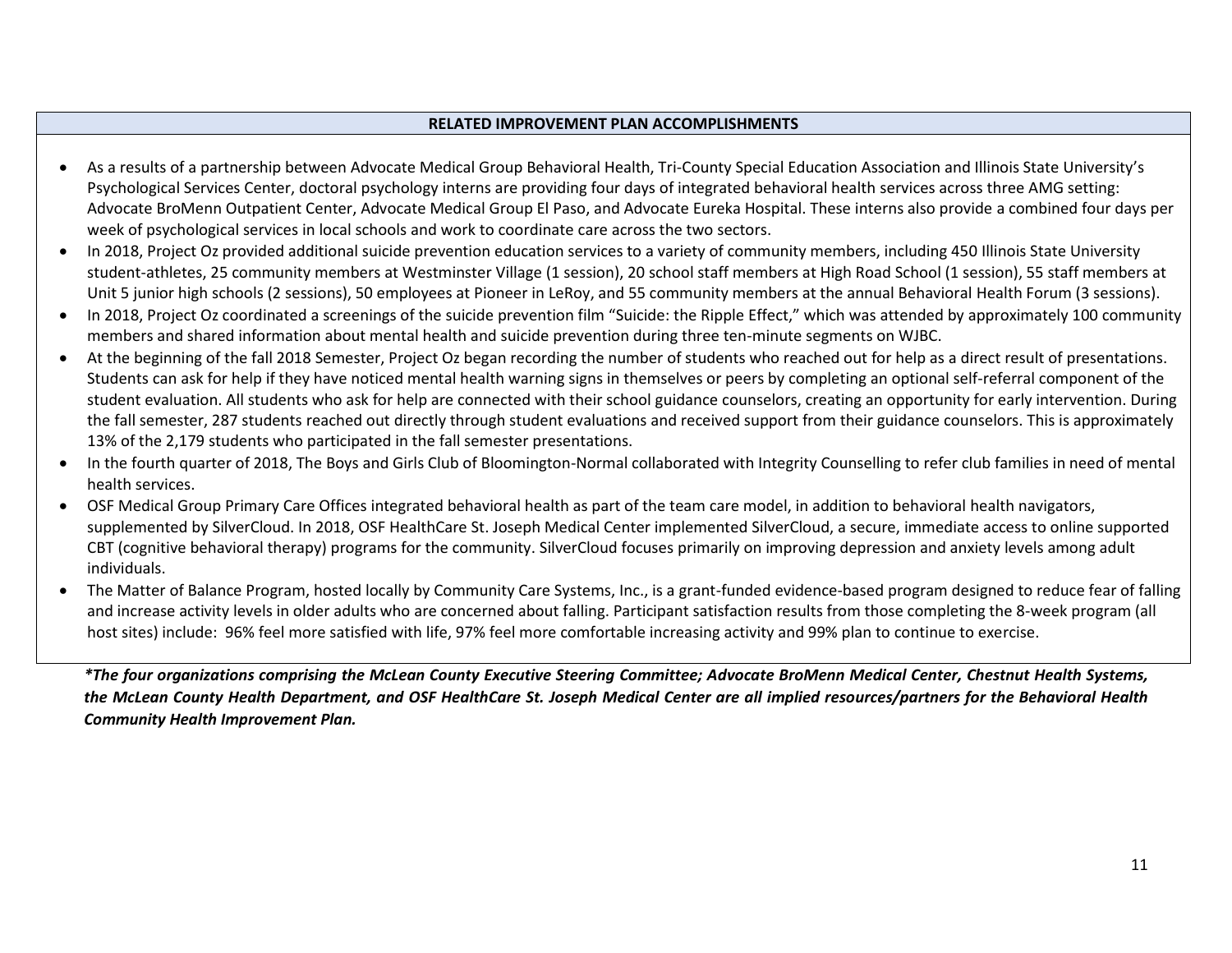### **McLean County Community Health Improvement Plan:**

## **Access to Appropriate Healthcare for the Underserved and Areas of High Socioeconomic Needs 2018 Progress Report**

#### **HEALTH PRIORITY: ACCESS TO APPROPRIATE HEALTHCARE FOR THE UNDERSERVED AND AREAS OF HIGH SOCIOECONOMIC NEEDS**

**GOAL: By 2020, decrease barriers to utilizing primary care in 61701 in order to reduce use of hospital emergency departments (ER) for non-emergent conditions.**

**OUTCOME OBJECTIVE: By 2020, reduce the percentage of individuals living in 61701 and African Americans using the hospital emergency rooms (ER) for nonemergent conditions.** 

Baseline

- 61701 (average of six ER visit indicators): 75.26 visits per 10,000 *(Healthy Communities Institute, Illinois Hospital Association, 2012-2014)*
- African-American (average of 10 ER visit indicators): 96.73 visits per 10,000 *(Healthy Communities Institute, Illinois Hospital Association, 2012-2014)*

#### *State Health Improvement Plan (SHIP) 2021 Alignment*

- *Reduce emergency department visits, hospitalizations, and incarceration due to behavioral health issues by narrowing the treatment gap and building and sustaining community-based behavioral health treatment capacity*
- *Increase the number of primary care practice sites certified by the National Committee for Quality Assurance (NCQA), or the Joint Commission*
- *Increase the proportion of children who have a medical home*

|                                                                                                                                                                                                                                                            | <b>INTERVENTION STRATEGIES</b>                                                                                                                                                                                                                                                                              | <b>EVALUATION PLAN</b>                                                                                                                                                                                                                                                                                                                 | Progress in 2018                                                                                                                                                                                                                  |
|------------------------------------------------------------------------------------------------------------------------------------------------------------------------------------------------------------------------------------------------------------|-------------------------------------------------------------------------------------------------------------------------------------------------------------------------------------------------------------------------------------------------------------------------------------------------------------|----------------------------------------------------------------------------------------------------------------------------------------------------------------------------------------------------------------------------------------------------------------------------------------------------------------------------------------|-----------------------------------------------------------------------------------------------------------------------------------------------------------------------------------------------------------------------------------|
| <b>IMPACT OBJECTIVE #1: By 2020,</b><br>increase the proportion of McLean<br>County adults indicating they have<br>access to a physician.<br>Baseline: 80% (McLean County<br>Community Health Survey, 2015)<br>Healthy People 2020 (HP 2020)<br>Alignment: | Increase the capacity of health care<br>clinics serving the low-income population<br>in McLean County.<br>Develop a public education campaign<br>informing community members regarding<br>the appropriate use of immediate care<br>centers, emergency rooms and the<br>importance of having a medical home. | Process Indicators:<br># of clinical full-time equivalents<br>(FTEs) added at community health<br>care clinics (CHCC) in McLean County<br>(baseline: 2 FTEs Chestnut Health<br>FQHC at end of year 2015, 1.4 FTEs<br>Community Health Care Clinic at end<br>of year 2015, .7 FTEs Immanuel Health<br>Clinic (IHC) at end of year 2015) | 2018: Chestnut Health:<br>3.5 FTEs; CHCC: 2.6 FTEs;<br>IHC: 0.0 FTE (down 1.25<br>FTEs from CY17 due to<br>organization closing in<br>April 2018)<br>2017: Chestnut Health:<br>3.5 FTEs, CHCC: 1.8 FTEs,<br><b>IHC: 1.25 FTEs</b> |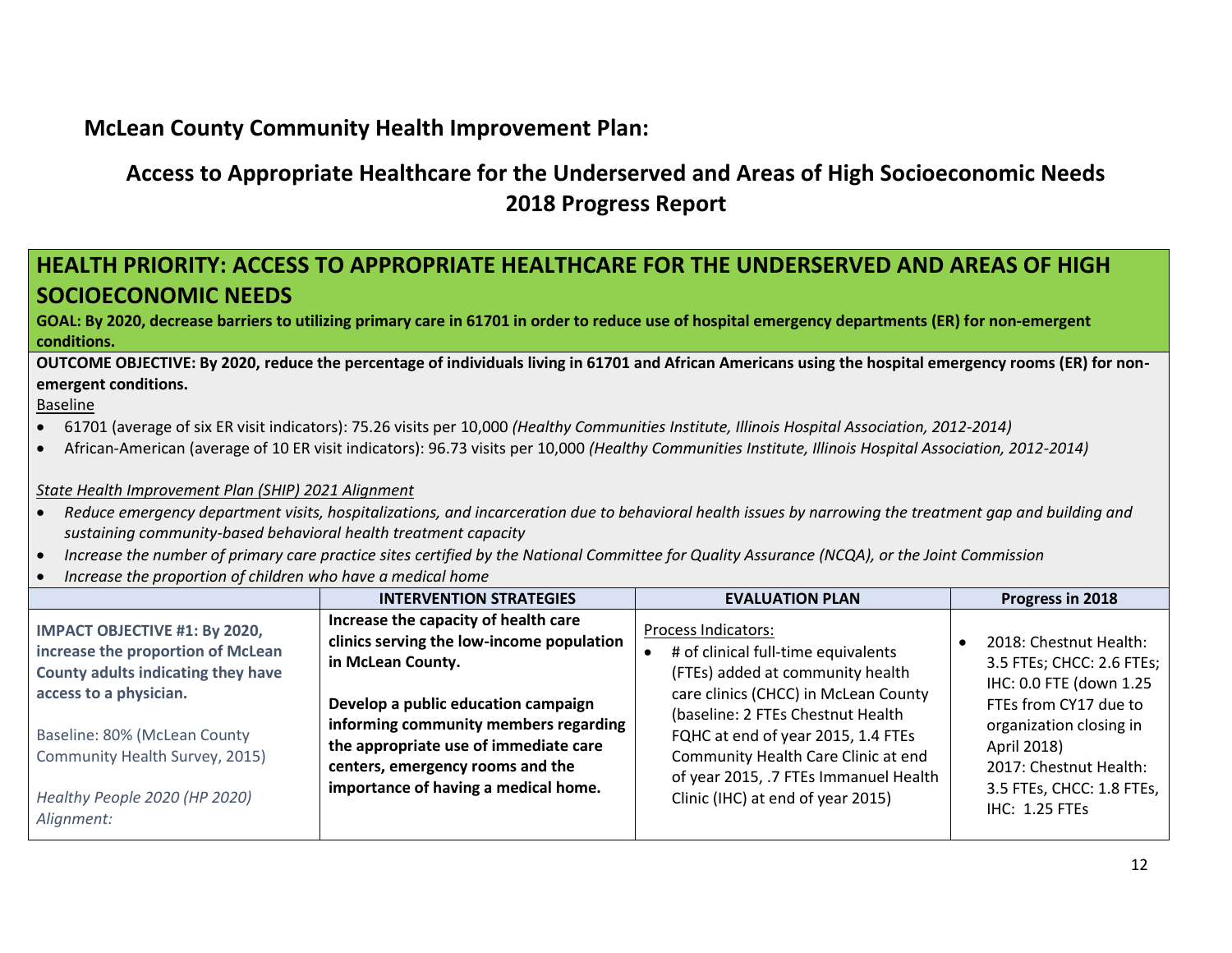| Increase the proportion of persons<br>with a consistent primary care<br>provider<br>Increase the proportion of insured<br>persons with coverage for clinical | # of patients served at Advocate<br>$\bullet$<br><b>BroMenn Medical Center's Family</b><br>Health Clinic (baseline: 4,181 Medicaid<br>and self-pay patients, 2015)                 | 2018: 2,786 patients<br>$\bullet$<br>2017: 3,045 patients                                                                                                                                                                                                                                             |
|--------------------------------------------------------------------------------------------------------------------------------------------------------------|------------------------------------------------------------------------------------------------------------------------------------------------------------------------------------|-------------------------------------------------------------------------------------------------------------------------------------------------------------------------------------------------------------------------------------------------------------------------------------------------------|
| preventive services                                                                                                                                          | # of patients served at Immanuel<br>$\bullet$<br>Health Center (baseline: 757 patients,<br>Immanuel Health Clinic, 2015)                                                           | 2018: Center closed<br>April 2018<br>2017: 787 patients                                                                                                                                                                                                                                               |
|                                                                                                                                                              | # of patients served at Chestnut<br>$\bullet$<br><b>Health Systems Federally Qualified</b><br>Health Center [FQHC] (baseline: 1,706<br>patients, Chestnut Health Systems,<br>2015) | 2018: 2,292 CFHC<br>patients<br>2017: 2,012 CFHC<br>patients                                                                                                                                                                                                                                          |
|                                                                                                                                                              | # of patients visits at the Community<br>$\bullet$<br>Health Care Clinic (baseline: 976<br>patients, Community Health Care<br>Clinic, 2015)                                        | 2018: 1,110 patients<br>$\bullet$<br>2017: 1,022 patients                                                                                                                                                                                                                                             |
|                                                                                                                                                              | Establish a baseline for the number of<br>$\bullet$<br>patients served disaggregated by race<br>and income at clinics serving the low-<br>income population in McLean County       | 2018: By Income at<br>$\bullet$<br>Chestnut Health:<br>76% (100% or below)<br>12% (101-150%)<br>6% (151-200%)<br>6% (Over 200% or<br>unknown)<br>By Race at Chestnut<br>Health:<br>63% Caucasian, 27%<br>African American, 16%<br>Asian, 9% Native<br>American, 5% Hispanic<br>By Income at the CHCC: |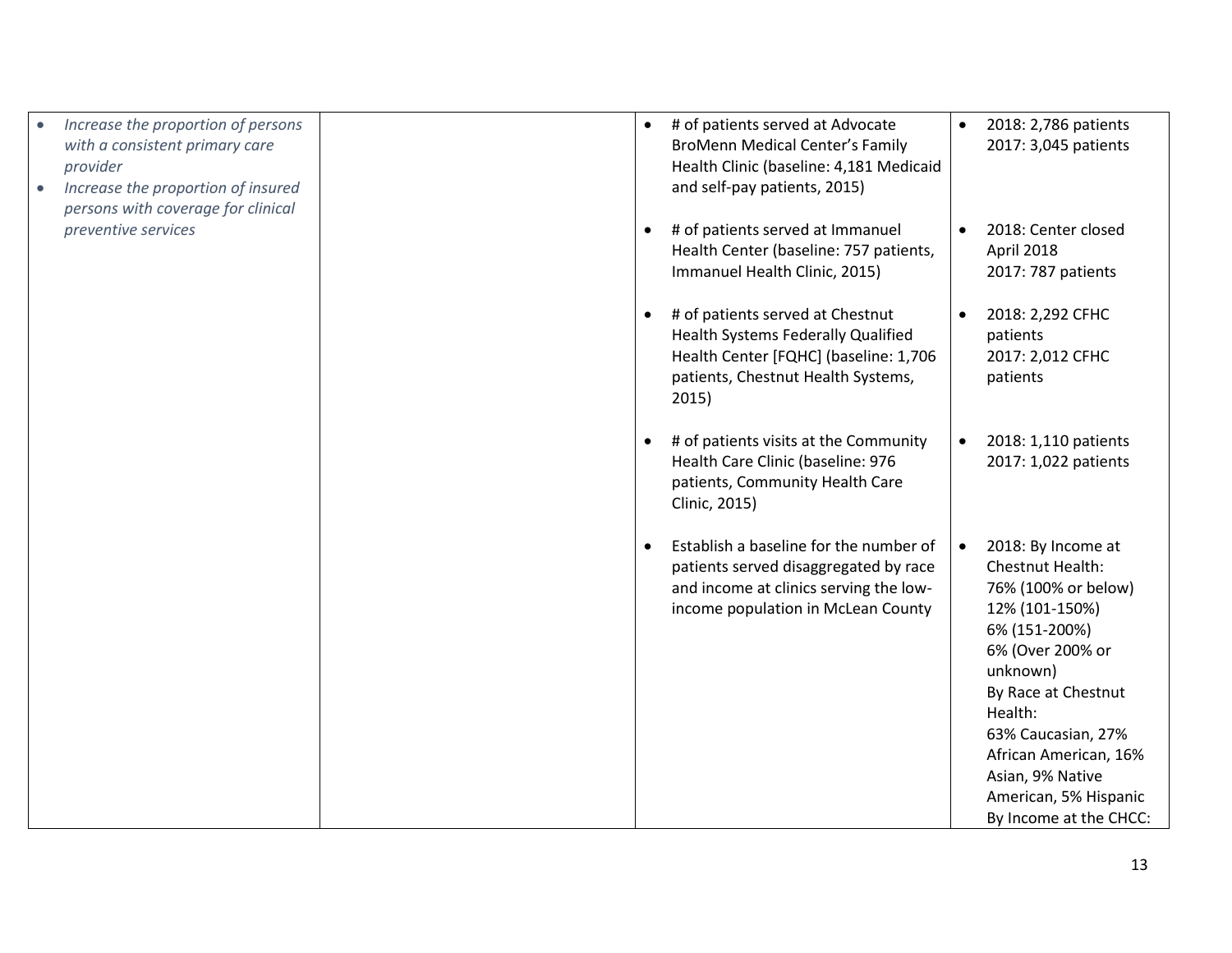|                                                                                                                                                                                         | 67% (100% or below),<br>17% (101-150%),<br>8% (151-200%),<br>8% (unknown)<br>By Race at the CHCC:<br>69% Hispanic/Latino,<br>17.5% Native American,<br>9.3% African American,<br>and 1.1% Asian                                                     |
|-----------------------------------------------------------------------------------------------------------------------------------------------------------------------------------------|-----------------------------------------------------------------------------------------------------------------------------------------------------------------------------------------------------------------------------------------------------|
| # of locations where flyers regarding<br>the appropriate use of the emergency<br>room are distributed and/or the<br>importance of having a medical home                                 | 2018: 22 locations offer<br>information regarding<br>when to use urgent care<br>vs. emergency<br>department<br>2017: 22 locations                                                                                                                   |
| Establish a baseline for the number of<br>organizations receiving Patient-<br>Centered Medical Home (PCMH)<br>Recognition<br>Outcome Indicators:                                        | <b>Chestnut Family Health</b><br>$\bullet$<br>Center's Bloomington<br>location was PCMH<br>certified in October<br>2015 and recertified in<br>October 2018; CHCC is<br>working towards PCMH<br>designation with goal of<br>obtaining by end of CY19 |
| Percent of McLean County residents<br>$\bullet$<br>indicating that they have had a check-<br>up within the last year<br>(baseline: 63%, McLean County<br>Community Health Survey, 2015) | 2018: Question not<br>$\bullet$<br>included in 2018 survey.<br>2017: no survey offered                                                                                                                                                              |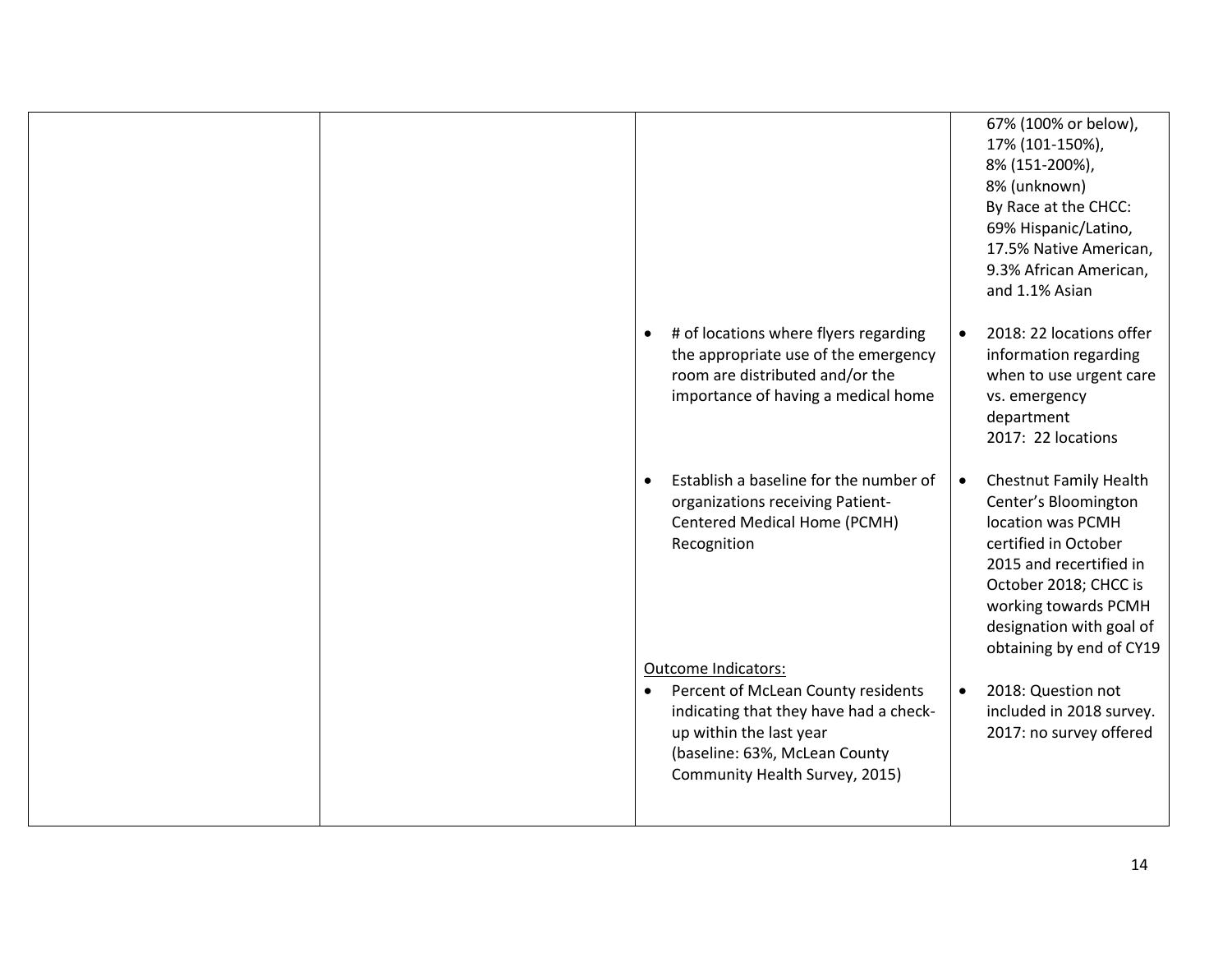|                                                                                                                                                                                                                                                          |                                                                                                                                                                                                                          | Rate of Advocate BroMenn Medical<br>$\bullet$<br>Center Medicaid Meridian emergency<br>room patient visits (baseline: 527.2 ER<br>visits/1,000 population, June 2015-<br>May 2016)<br>Establish a baseline for the # of low-<br>$\bullet$ | 2018: Data not available<br>2017: Data not available<br>2018: 1,153 visits to                                                                                                                                |
|----------------------------------------------------------------------------------------------------------------------------------------------------------------------------------------------------------------------------------------------------------|--------------------------------------------------------------------------------------------------------------------------------------------------------------------------------------------------------------------------|-------------------------------------------------------------------------------------------------------------------------------------------------------------------------------------------------------------------------------------------|--------------------------------------------------------------------------------------------------------------------------------------------------------------------------------------------------------------|
|                                                                                                                                                                                                                                                          |                                                                                                                                                                                                                          | acuity visits to OSF St. Joseph Medical<br>Center (SJMC) and Advocate BroMenn<br>Medical Center (ABMC) emergency<br>department by patients with Medicaid<br>or self-pay as payor                                                          | Advocate BroMenn<br><b>Medical Center and</b><br>1,019 visits to OSF<br>HealthCare St. Joseph<br><b>Medical Center</b><br>2017: 1,235 visits to<br>Advocate BroMenn and<br>1,480 visits to OSF<br>HealthCare |
| IMPACT OBJECTIVE #2: By 2020,<br>reduce the proportion of at-risk<br>(survey respondents with self-<br>reported income <\$20,000/year)<br><b>McLean County adults reporting the</b><br><b>Emergency Room as their primary</b><br>choice of medical care. | Increase mobile health services to the<br>low-income and underserved residents in<br>McLean County. Examples: mobile<br>medicine or clinic at schools, backpack<br>medicine program<br>Create an inventory of sites with | Process indicators:<br># of patients served via the mobile<br>$\bullet$<br>health services program at Home<br>Sweet Home Ministries or the Center<br>for Human Services (baseline: 86<br>patients, Community Health Care<br>Clinic, 2015) | 2018: 71 patient visits at<br>18 events; mobile unit<br>discontinued later in<br>2018.<br>2017: 23 events                                                                                                    |
| Baseline: 10% (McLean County<br>Community Health Survey, 2015)<br>HP 2020 Alignment:                                                                                                                                                                     | integrated and/or co-located behavioral<br>health services.<br>Explore the integration or co-location of                                                                                                                 | # of sites where mobile health services<br>$\bullet$<br>are offered (baseline: 2 sites,<br>Community Health Care Clinic, 2016)                                                                                                            | 2018: 2 sites<br>$\bullet$<br>2017: 2 sites                                                                                                                                                                  |
| Reduce the proportion of persons<br>$\bullet$<br>who are unable to obtain or delay<br>in obtaining necessary medical<br>care, dental care, or prescription<br>medicines                                                                                  | behavioral health services at primary care<br>physician's offices or through other<br>innovative programs. Examples: in-home<br>visits for high risk patients, mixed-use<br>spaces                                       | Explore utilizing community health<br>$\bullet$<br>workers in McLean County                                                                                                                                                               | 2018: 146 patients seen<br>through CAATCH<br>2017: 109 patients<br>through the<br>Coordinating<br>Appropriate Access to                                                                                      |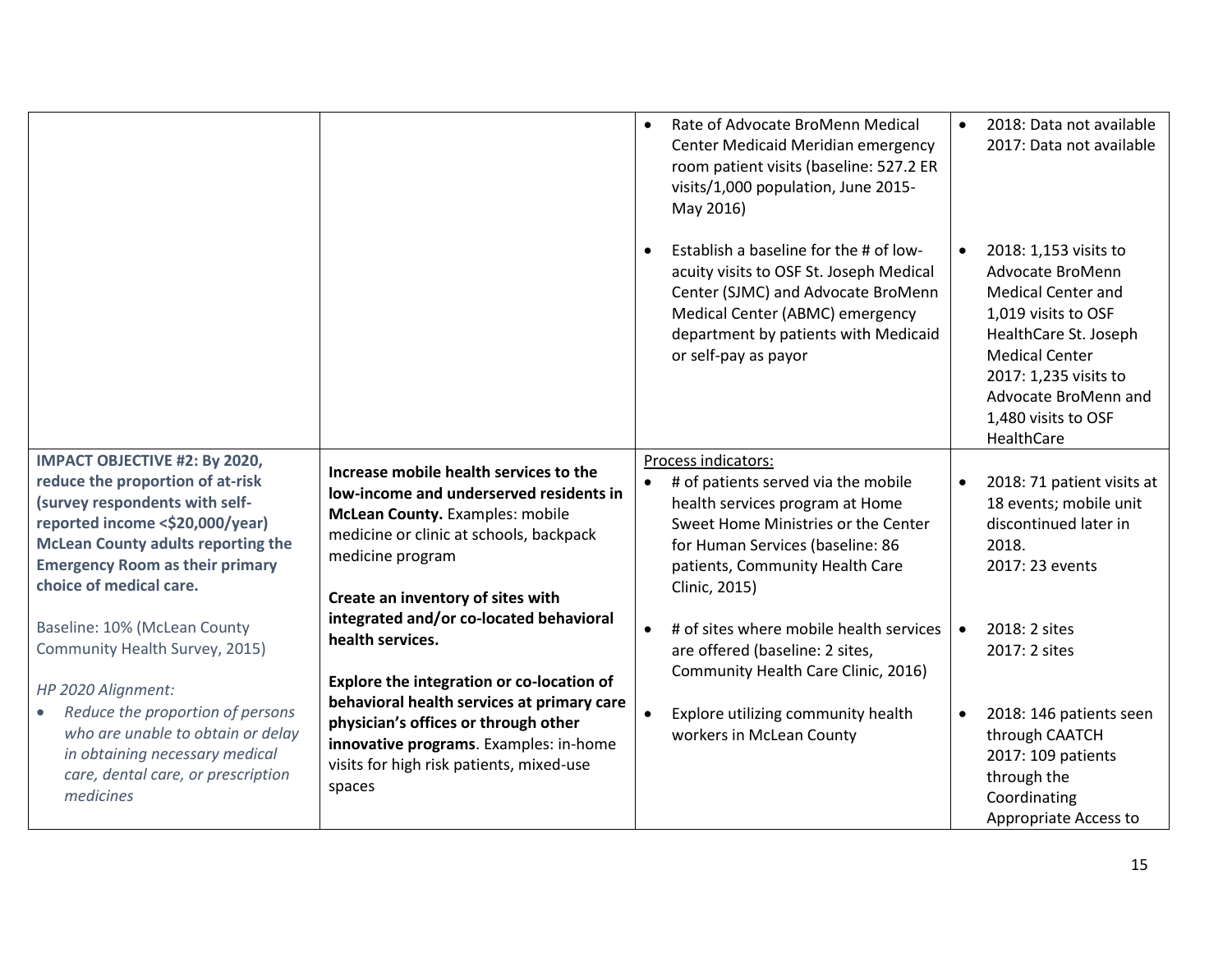|                                                                                                                                                                                                                       | Implement focus groups or conduct key<br>informant interviews to gain a greater<br>understanding of why certain populations<br>are using the emergency room as their<br>primary choice of medical care.<br>Work with the city and elected officials,<br>police and other policy makers on<br>educating and addressing the social<br>determinants of health, i.e. housing,<br>transportation. | $\bullet$ | Work with OSF St. Joseph Medical<br>Center, OSF Medical Group, Advocate<br><b>BroMenn Medical Center and</b><br>Advocate Medical Group on options<br>for integrating behavioral health into<br>services for patients in primary care<br>settings or as a part of innovative pilot<br>programs for high-risk patients | Comprehensive Care<br>(CAATCH) Program at<br>the CHCC<br>2018: Two additional<br>sites were added in<br>partnership with Illinois<br>State University's<br><b>Psychological Services</b><br>2017: Inventory<br>completed: 5<br>organizations with 10<br>sites (7 integrated, 3 co-<br>located) in McLean<br>County. |
|-----------------------------------------------------------------------------------------------------------------------------------------------------------------------------------------------------------------------|----------------------------------------------------------------------------------------------------------------------------------------------------------------------------------------------------------------------------------------------------------------------------------------------------------------------------------------------------------------------------------------------|-----------|----------------------------------------------------------------------------------------------------------------------------------------------------------------------------------------------------------------------------------------------------------------------------------------------------------------------|---------------------------------------------------------------------------------------------------------------------------------------------------------------------------------------------------------------------------------------------------------------------------------------------------------------------|
|                                                                                                                                                                                                                       |                                                                                                                                                                                                                                                                                                                                                                                              | $\bullet$ | Participation in meetings with city and<br>elected officials educating on or<br>discussing the social determinants<br>health                                                                                                                                                                                         | 2018: Presentation to<br>$\bullet$<br>McLean County Board of<br>Health, Leadership<br>McLean County,<br><b>Economic Development</b><br>Council, Mid Illini Credit<br>Union, and Rotary<br>2017: Leadership<br>McLean County,<br><b>Bloomington Housing</b><br>Authority, and City of<br><b>Bloomington Council</b>  |
| <b>IMPACT OBJECTIVE #3: BY 2020,</b><br>increase the proportion of McLean<br>County adults indicating they have<br>access to dental care.<br>Baseline: 77% - access to dental care<br>(McLean County Community Health | Increase access for adults to dental care.                                                                                                                                                                                                                                                                                                                                                   | $\bullet$ | # of adults with Medicaid receiving<br>dental cleanings as a part of the<br>McLean County Health Department's<br>pilot program                                                                                                                                                                                       | 2018: 69 patients<br>$\bullet$<br>2017: 73 patients                                                                                                                                                                                                                                                                 |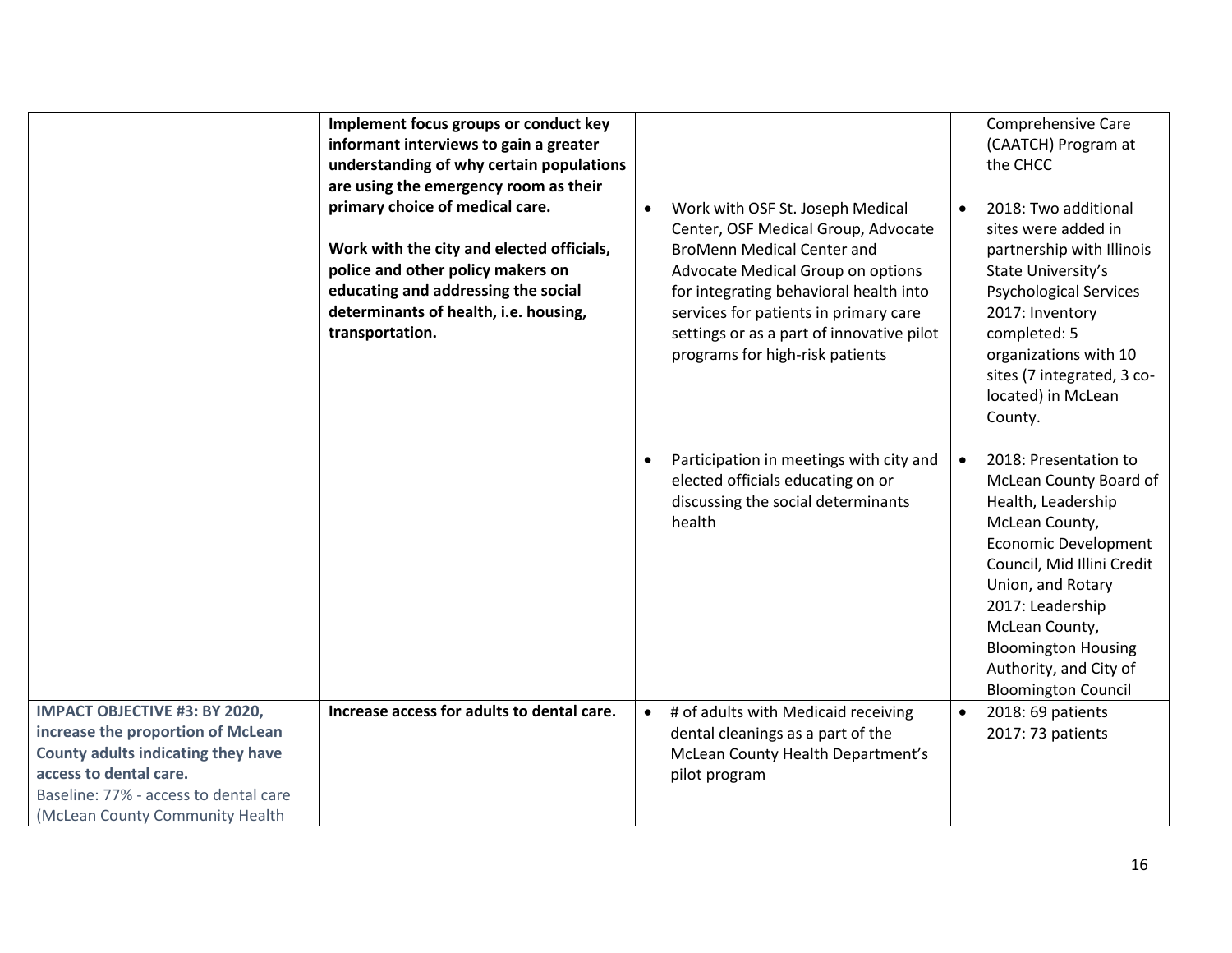| Survey, 2015); 39.1% of McLean<br>County residents do not have dental<br>insurance (United Way Community<br>Assessment, 2014); age-adjusted ER<br>rate due to dental problems 52.2<br>visits/10,000 population (HCI, Illinois<br>Hospital Association, 2013-2015)<br>HP 2020 Alignment:<br>• Increase the proportion of children,<br>adolescents and adults who used<br>the oral health care system in the<br>past year |                                                                                                                                                                                                                          | Establish a baseline for the number of<br><b>McLean County residents receiving</b><br>dental care at the Community Health<br>Care Clinic Dental Clinic slated to begin<br>offering services in 2017 (baseline:<br>TBD)                                                                                                                                                                                                                                                                                                                                                                                                                                                                                                                                                                                                                                                                                                                                                                                                                                                                                                                                                                                                                                                                                                                                                                                                                                                                                                                                                                                                                                                                                                                                                                                                                                                                                                                                                                                                                                                                                                                                                     | 2018: Soft launch of dental<br>services at CHCC scheduled<br>for February 2019.<br>2017: Services not yet<br>available. |
|-------------------------------------------------------------------------------------------------------------------------------------------------------------------------------------------------------------------------------------------------------------------------------------------------------------------------------------------------------------------------------------------------------------------------|--------------------------------------------------------------------------------------------------------------------------------------------------------------------------------------------------------------------------|----------------------------------------------------------------------------------------------------------------------------------------------------------------------------------------------------------------------------------------------------------------------------------------------------------------------------------------------------------------------------------------------------------------------------------------------------------------------------------------------------------------------------------------------------------------------------------------------------------------------------------------------------------------------------------------------------------------------------------------------------------------------------------------------------------------------------------------------------------------------------------------------------------------------------------------------------------------------------------------------------------------------------------------------------------------------------------------------------------------------------------------------------------------------------------------------------------------------------------------------------------------------------------------------------------------------------------------------------------------------------------------------------------------------------------------------------------------------------------------------------------------------------------------------------------------------------------------------------------------------------------------------------------------------------------------------------------------------------------------------------------------------------------------------------------------------------------------------------------------------------------------------------------------------------------------------------------------------------------------------------------------------------------------------------------------------------------------------------------------------------------------------------------------------------|-------------------------------------------------------------------------------------------------------------------------|
|                                                                                                                                                                                                                                                                                                                                                                                                                         | RELATED IMPROVEMENT PLAN ACCOMPLISHMENTS                                                                                                                                                                                 |                                                                                                                                                                                                                                                                                                                                                                                                                                                                                                                                                                                                                                                                                                                                                                                                                                                                                                                                                                                                                                                                                                                                                                                                                                                                                                                                                                                                                                                                                                                                                                                                                                                                                                                                                                                                                                                                                                                                                                                                                                                                                                                                                                            |                                                                                                                         |
| p.m. Monday through Friday.<br>and dental care. Anticipated open date in March 2019.<br>in that area.<br>Komen Foundation.                                                                                                                                                                                                                                                                                              | Department Dental Clinic, John Scott Health Resources Center, Heartland Head Start, and other area resources.<br>per week of psychological services in local schools and work to coordinate care across the two sectors. | Advocate Medical Group-College Avenue Immediate Care and Family Medicine opened January 3, 2018 at the corner of Towanda and College in Normal,<br>IL. The Immediate Care hours are 7 a.m. to 8 p.m. Monday through Friday and 8 a.m. to 5 p.m. Saturday and Sunday. Family Medicine hours are 8 a.m. to 5<br>Advocate BroMenn Medical Center provided an in-kind donation of \$10,000 to expand the Coordinating Appropriate Access to Comprehensive Care<br>program (CAATCH) offered in collaboration with the Community Health Care Clinic and OSF Healthcare St. Joseph Medical Center.<br>Partners in Smiling is a shared ministry project of Advocate BroMenn Medical Center and the Advocate BroMenn Delegate Church Association. Through<br>this ministry faith communities provide dental hygiene supplies such as toothpaste, toothbrushes and floss to the neediest individuals in our community,<br>most of whom have limited means to provide these 'every day items' for themselves. These items are distributed to the McLean County Health<br>As a result of a partnership between Advocate Medical Group Behavioral Health, Tri-County Special Education Association and Illinois State University's<br>Psychological Services Center, doctoral psychology interns are providing four days of integrated behavioral health services across three AMG settings:<br>Advocate BroMenn Outpatient Center, Advocate Medical Group El Paso, and Advocate Eureka Hospital. These interns also provide a combined four days<br>In 2018, Chestnut Health Systems was in process of renovating a 32,000 square foot facility with the goal of significantly increasing access to primary care<br>In 2018, OSF Medical Group opened a new primary care site with urgent care access in North Normal, near Raab Road, giving new medical access to those<br>In 2018, 'Taking STEPS Together' (screening, treatment, and education) through the Illinois Chapter of the Links, Incorporated partnered with the Western<br>Avenue Community Center for Breast Cancer Screenings (mammograms) and an education program to the community. Grant supported by the Susan G. |                                                                                                                         |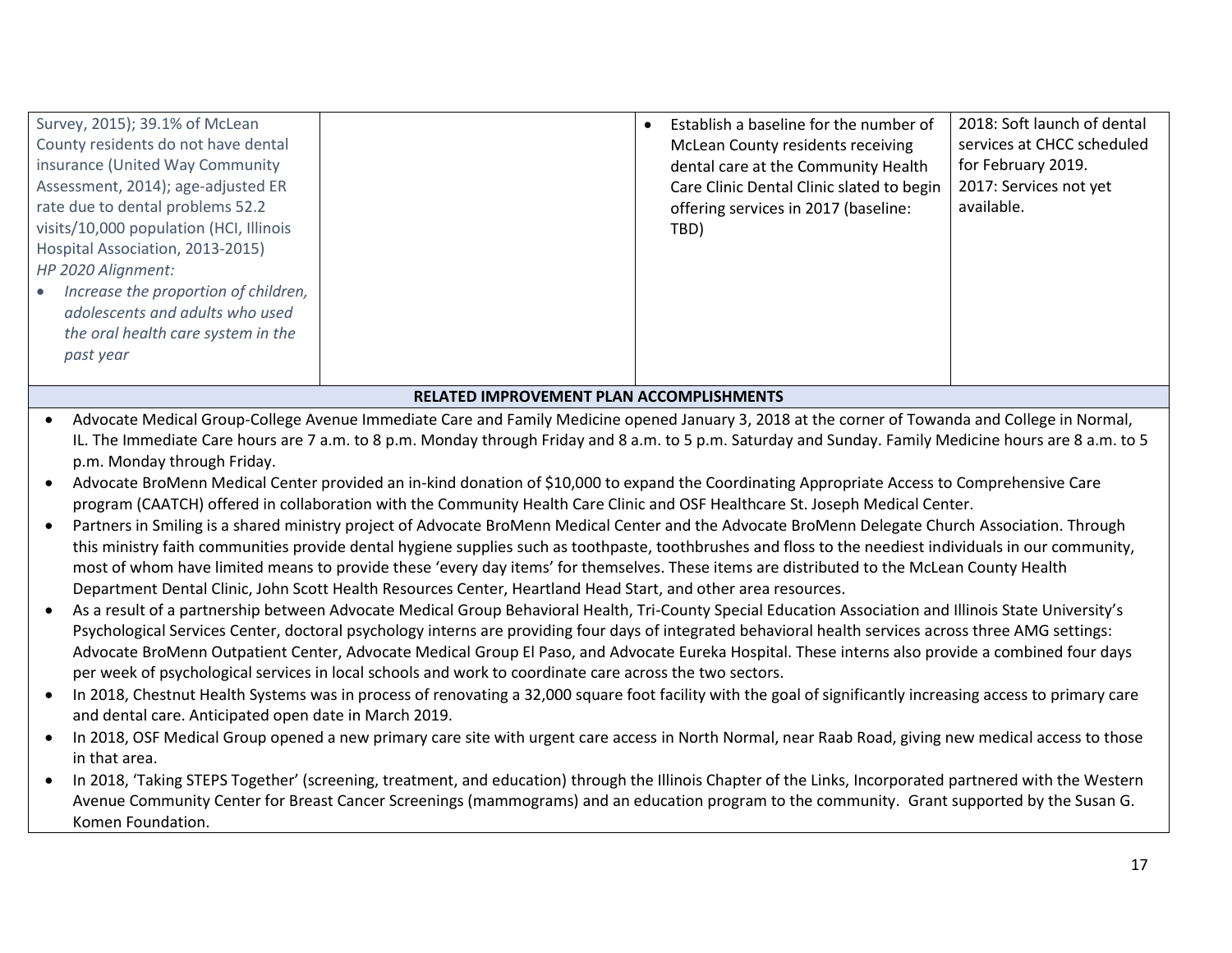*\*The four organizations comprising the McLean County Executive Steering Committee; Advocate BroMenn Medical Center, Chestnut Health Systems, the McLean County Health Department, and OSF HealthCare St. Joseph Medical Center are all implied resources/partners for the Behavioral Health Community Health Improvement Plan.*

### **McLean County Community Health Improvement Plan:**

## **Obesity 2018 Progress Report**

#### **HEALTH PRIORITY: OBESITY**

**GOAL: By 2020, pursue policy, system and environmental changes to maintain or increase the percentage of people living at a healthy body weight in McLean County.**

**OUTCOME OBJECTIVE: By 2020, maintain or increase the percentage of people living at a healthy body weight in McLean County.** Baseline

- Adults: 35.2% *(Behavioral Risk Factor Surveillance System [BRFSS], 2013)*
- Sixth grade students: 80% *(Illinois Youth Survey [IYS], 2014)*

*State Health Improvement Plan (SHIP) 2021 Alignment*

- *Reduce the percentage of obesity among children ages 10-17*
- *Reduce the percentage of obesity among adults*

|                          | <b>INTERVENTION STRATEGIES</b>                      | <b>EVALUATION PLAN</b>                                 | <b>PROGRESS in 2018</b> |
|--------------------------|-----------------------------------------------------|--------------------------------------------------------|-------------------------|
| <b>IMPACT OBJECTIVE</b>  | Promote physical activity in the workplace and in   | Process indicators:                                    |                         |
| #1: By 2020, increase    | the community.                                      | Establish a baseline for the # of free programs/events | 2018: 3 events          |
| the rate of adults       |                                                     | promoting physical activity in the community by the    | 2017: 59 events         |
| and children in          | <b>Evidence:</b> "research has shown that employees | McLean County Wellness Coalition (MCWC)                |                         |
| <b>McLean County who</b> | who get at least 75 minutes of vigorous-intensity   |                                                        |                         |
| engage in regular        | physical activity per week miss an average of 4.1   | Establish a baseline for the # of community members    | 2018: 1.151             |
| physical activity.       | fewer days of work per year. Furthermore,           | participating in free programs/events promoting        | members                 |
|                          | physically inactive employees are more likely to    | physical activity in the community by the MCWC         | 2017: 15,930            |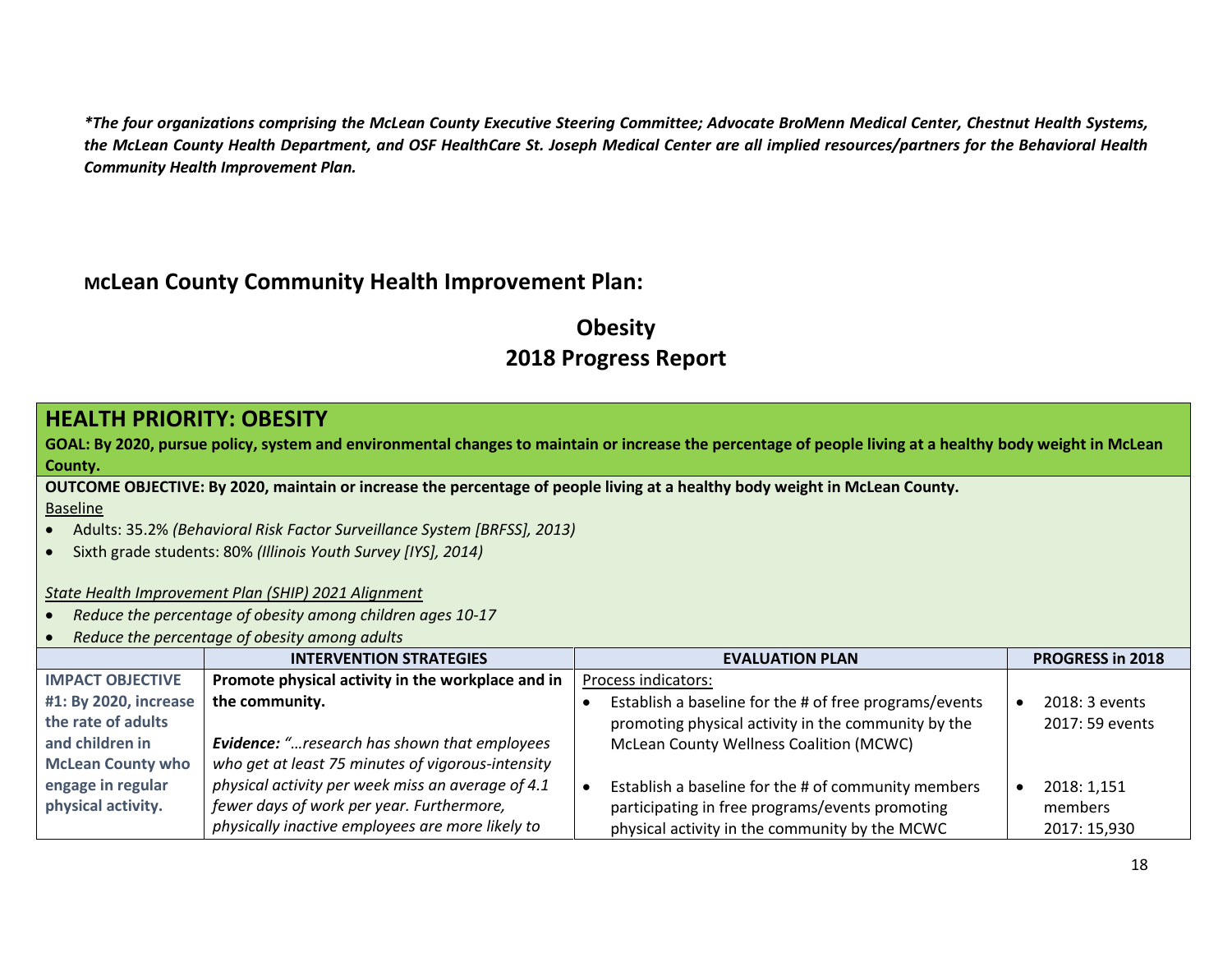| Baseline: adults -<br>69% (BRFSS, 2013);<br>39% exercise 3 or<br>more times per week<br>(Community Health<br>Survey, 2015); sixth | require sick leave-costing an average of 26 cents<br>per hour worked in 2014-which increases<br>healthcare expenditures for businesses." -<br>Workplace Health Research Network, 2015                                                                                                                | Establish a baseline for the # of programs promoting<br>$\bullet$<br>physical activity in the workplace by the MCWC<br>Establish a baseline for the number of employees<br>$\bullet$<br>participating in programs promoting physical activity in<br>the workplace by the MCWC | $\bullet$ | 2018: 87 programs<br>2017: 22 programs<br>2018: 11,855<br>employees<br>2017: 576            |
|-----------------------------------------------------------------------------------------------------------------------------------|------------------------------------------------------------------------------------------------------------------------------------------------------------------------------------------------------------------------------------------------------------------------------------------------------|-------------------------------------------------------------------------------------------------------------------------------------------------------------------------------------------------------------------------------------------------------------------------------|-----------|---------------------------------------------------------------------------------------------|
| grade students - 41%<br>(IYS, 2014).<br><b>Healthy People 2020</b><br>(HP 2020) Alignment:<br>Reduce the                          | Enact at least one policy, system or<br>environmental change (PSE, e.g., Safe Routes to<br>School, Complete Streets, Joint Use Agreements,<br>Play Streets) to improve McLean County's<br>walkability and bikability.                                                                                | Process indicators:<br># of PSEs enacted                                                                                                                                                                                                                                      | $\bullet$ | 2018: 3 PSEs<br>implemented<br>2017: 0 PSEs                                                 |
| percentage of<br>Illinois adults<br>reporting no<br>physical activity<br>in the last 30<br>days                                   | Evidence: "To increase physical activity, the CDC's<br><b>Community Preventive Services Task Force</b><br>recommends making walking easier through<br>changes to street design and zoningComplete<br>Streets projects make community improvements<br>such as adding sidewalks and bicycle lanes that | Establish a baseline bike score for McLean County<br>The McLean County Wellness Coalition will explore<br>$\bullet$                                                                                                                                                           | $\bullet$ | 2018:<br>Bloomington-46<br>Normal-46<br>2017: To be<br>calculated in 2018<br>2018: No grant |
| Reduce the<br>percentage of<br>Illinois children<br>who report not                                                                | can increase frequency of exercise by 48.4% and<br>promote weight loss when combined with health<br>education." (Illinois SHIP, 2015)                                                                                                                                                                | grant opportunities for implementing PSEs in McLean<br>County                                                                                                                                                                                                                 |           | submissions<br>2017: No grant<br>submissions                                                |
| engaging in<br>vigorous physical<br>activity                                                                                      |                                                                                                                                                                                                                                                                                                      | Outcome indicators:<br>Walk scores (baseline: Bloomington - 35; Normal - 36,<br>walkscore.com, 2016)                                                                                                                                                                          | $\bullet$ | 2018:<br>Bloomington - 35;<br>Normal-38<br>2017: same                                       |
|                                                                                                                                   | <b>Encourage McLean County schools to complete</b><br>the Center for Disease Control and Prevention's<br>(CDC) School Health Index (SHI) and implement<br>strategies to improve low scores.                                                                                                          | Process indicators:<br>Establish a baseline for the # of McLean County schools<br>completing the CDC's SHI                                                                                                                                                                    | $\bullet$ | 2018: Schools did<br>not participate<br>2017: 8 schools<br>participated                     |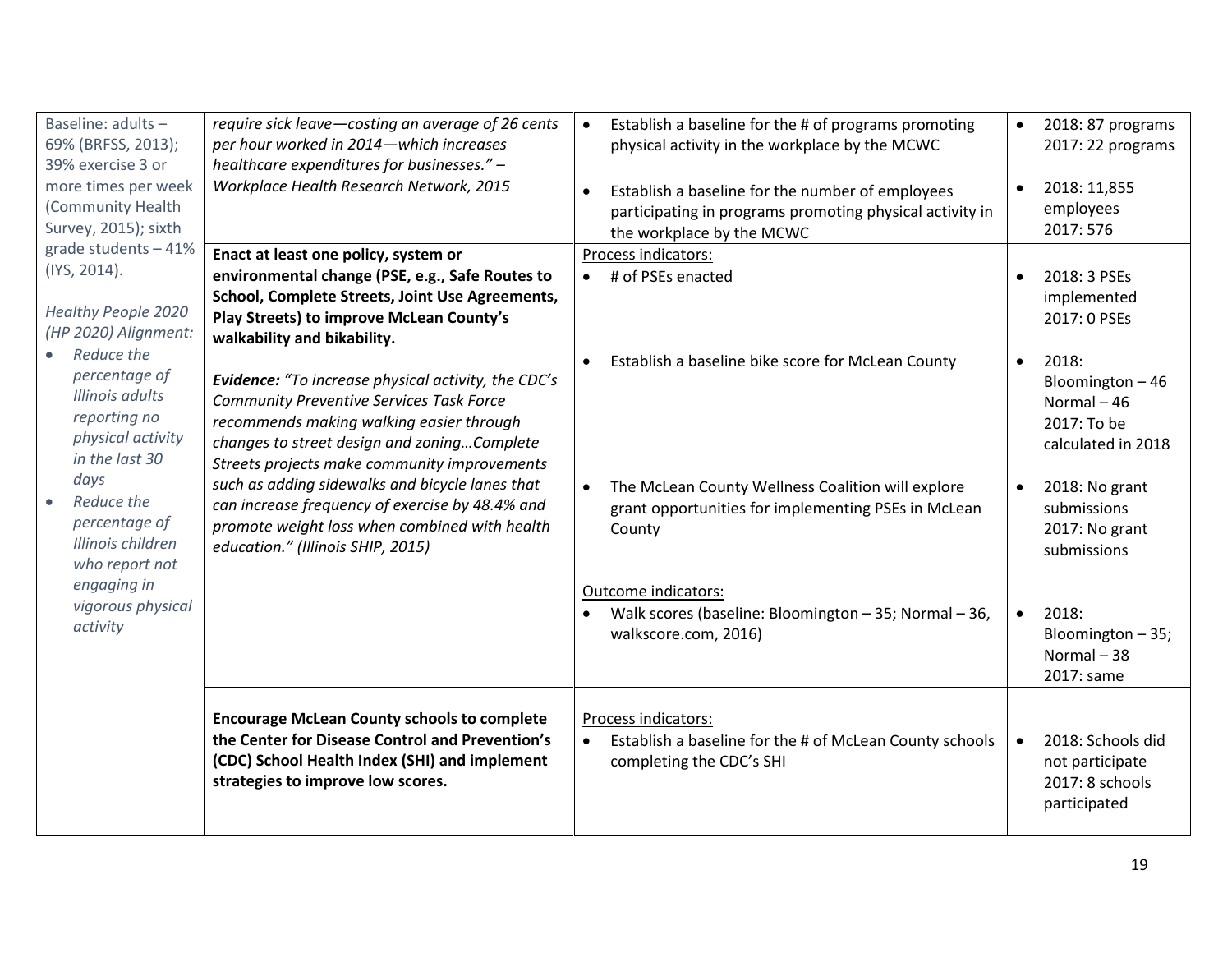|                                                                                                                                                                                                                                 | Support the maintenance of physical education<br>in McLean County schools.<br>Evidence: "Regular physical activity in childhood<br>and adolescence improves strength and<br>endurance, helps build healthy bones and muscles,<br>helps control weight, reduces anxiety and stress,<br>increases self-esteem and may improve blood<br>pressure and cholesterol levels. The U.S.<br>Department of Health and Human Services<br>recommends that young people aged 6-17 years<br>participate in at least 60 minutes of physical<br>activity daily." (The Community Guide, 2015) | $\bullet$ | Establish a baseline for the number of McLean County<br>schools implementing a strategy to improve low SHI<br>scores<br>Outcome indicators:<br><b>TBD</b>                                                                                                                                                                                                                                                                                    | $\bullet$ | 2018: No strategy<br>implemented<br>2017: No strategy<br>implemented                                                                 |
|---------------------------------------------------------------------------------------------------------------------------------------------------------------------------------------------------------------------------------|-----------------------------------------------------------------------------------------------------------------------------------------------------------------------------------------------------------------------------------------------------------------------------------------------------------------------------------------------------------------------------------------------------------------------------------------------------------------------------------------------------------------------------------------------------------------------------|-----------|----------------------------------------------------------------------------------------------------------------------------------------------------------------------------------------------------------------------------------------------------------------------------------------------------------------------------------------------------------------------------------------------------------------------------------------------|-----------|--------------------------------------------------------------------------------------------------------------------------------------|
| <b>IMPACT OBJECTIVE</b><br>#2: By 2020, increase<br>the consumption of<br>fruits and vegetables<br>and reduce<br>consumption of<br>sugary beverages by<br>all populations in<br><b>McLean County.</b><br><b>Baseline: Adult</b> | Support, promote and educate about the<br>availability and accessibility of fruits and<br>vegetables in McLean County.<br><b>Evidence:</b> "Available evidence suggests that<br>community-supported agriculture participation<br>significantly increases household inventories of<br>fresh fruits and vegetables, and increases fruit and<br>vegetable consumption. Participation is associated<br>with an increased variety and amount of<br>vegetables consumed for adults and children,                                                                                  |           | Process indicators:<br>Conduct a pre-post survey to determine the effects of<br>the opening of Green Top Grocery, located in a food<br>desert in McLean County, on increasing access to<br>healthy foods (Illinois State University Community<br>Health Education Undergraduate Students, 2017)<br>Work with the City of Bloomington Community<br>Development division to conduct a grocery store<br>market feasibility study in Bloomington |           | • 2018: No survey<br>conducted.<br>2017: Pre-Survey<br>completed<br>• 2017: Completed                                                |
| consumption of fruits<br>and vegetables -<br>40% (BRFSS, 2013);<br>sixth grade student<br>consumption of fruits<br>and vegetables $-15$ -<br>19% (IYS, 2014)                                                                    | improved diet, more cooking at home, and<br>improved weight status." (What Works for Health,<br>2016)                                                                                                                                                                                                                                                                                                                                                                                                                                                                       |           | Coordinate food access summit in 2017<br>Support the presence of a healthy food distribution<br>center in West Bloomington                                                                                                                                                                                                                                                                                                                   |           | • 2018: Summit held in<br>September<br>2017: Summit held<br>in March.<br>• 2018: Supported<br>2017: Supported and<br>still exploring |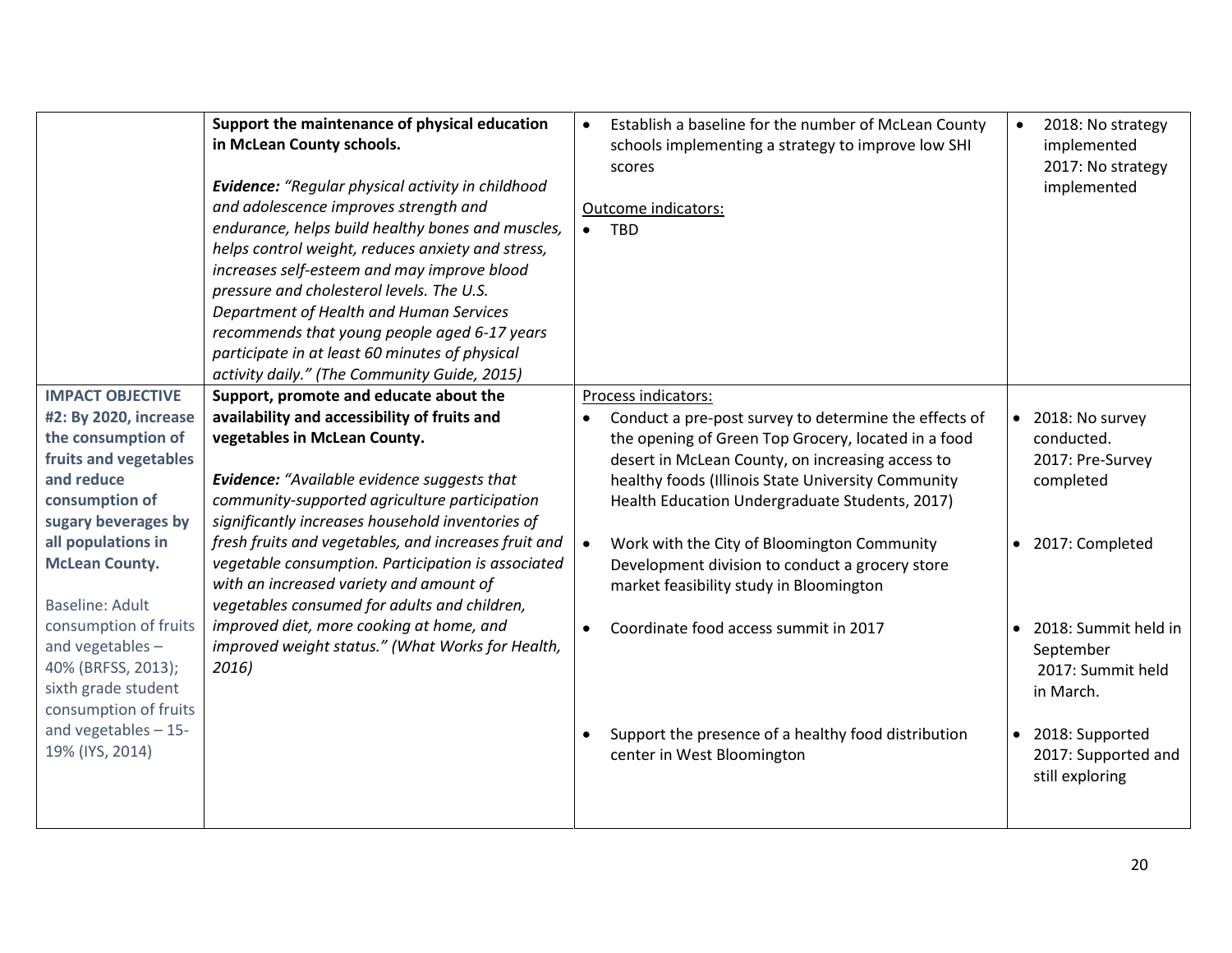|  | $\bullet$ | Coordinate the Veggie Oasis in West Bloomington                                                                                                       | $\bullet$ | 2018: Coordinated<br>by West<br>Bloomington<br><b>Revitalization Project</b><br>2017: Coordinated<br>by the McLean<br><b>County Wellness</b><br>Coalition |
|--|-----------|-------------------------------------------------------------------------------------------------------------------------------------------------------|-----------|-----------------------------------------------------------------------------------------------------------------------------------------------------------|
|  | $\bullet$ | # of pounds of produce distributed at Veggie Oasis<br>(baseline: 5,720 pounds, Veggie Oasis Survey, 2015)                                             | $\bullet$ | 2018: 5200 pounds<br>distributed<br>2017: 5200 pounds<br>distributed                                                                                      |
|  | $\bullet$ | Average # of people receiving free produce from the<br>Veggie Oasis each week (baseline: 30 people/week,<br>Veggie Oasis Survey, 2015)                | $\bullet$ | 2018: 42 people/<br>week<br>2017: 35 people/<br>week                                                                                                      |
|  | $\bullet$ | # of events where healthy vegetable recipes are<br>provided (baseline: 6 events, MCWC, 2016)                                                          | $\bullet$ | 2018: 16 events<br>2017: 7 events                                                                                                                         |
|  | $\bullet$ | Outcome indicators:<br>% of McLean County low-income adults with access to a<br>grocery store (baseline: 91.8%, USDA Food<br>Environment Index, 2010) | $\bullet$ | 2018: 90.2% of low-<br>income adults had<br>access to a grocery<br>store<br>2017: Data not<br>available<br>2015: 90.8%                                    |
|  | $\bullet$ | % of Bloomington and Normal household units within a<br>1/4 mile of a full-service grocery store (baseline: 4,273                                     | $\bullet$ | 2018: 17.86%<br>household units                                                                                                                           |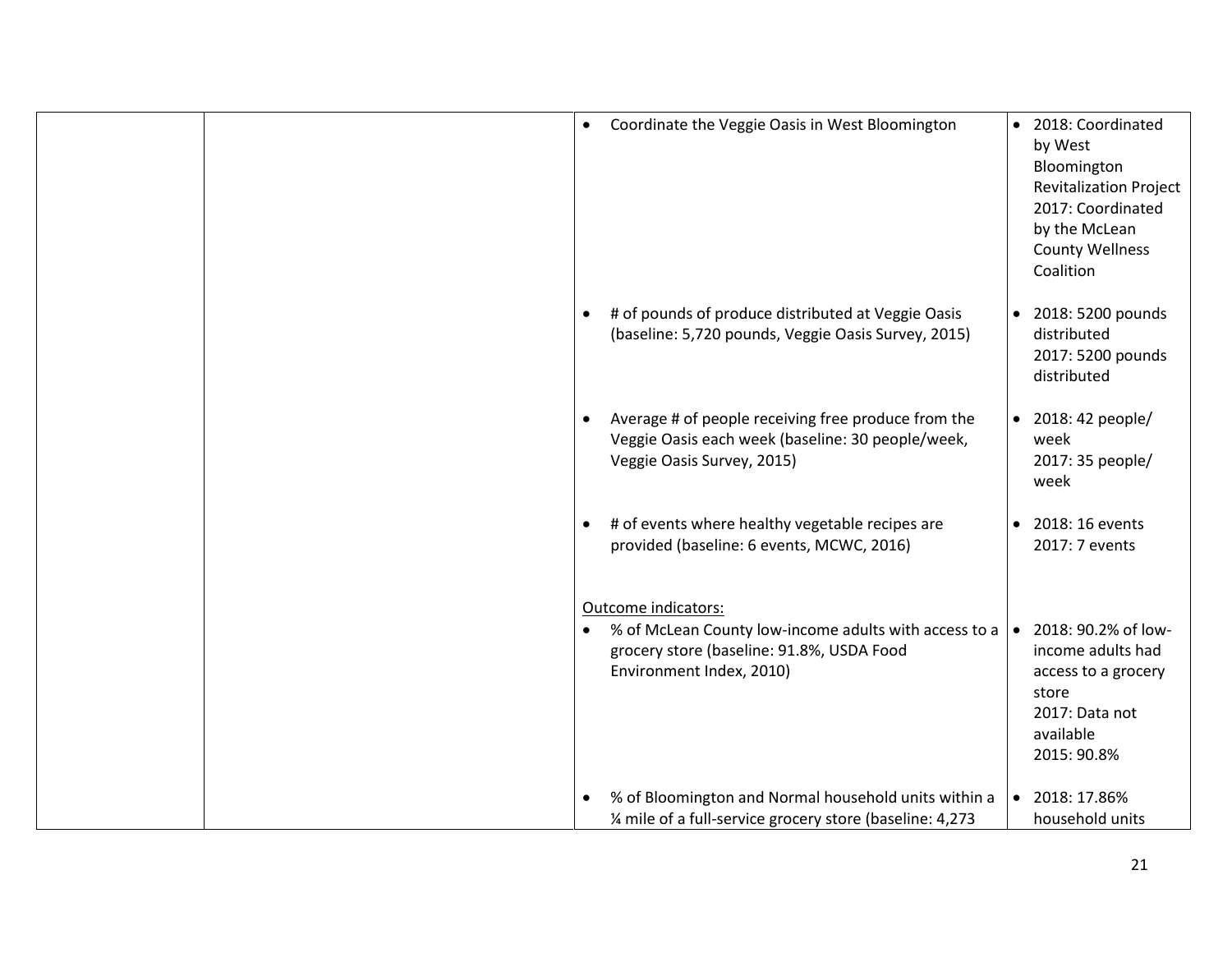|                 |                                                                                                                                                                                                                                                                                                                |           | household units, McLean County Regional Planning<br>Commission, 2016)                                                                                                                                                                            |           | within % mile of a<br>full-service grocery<br>store<br>2017: 4,889<br>household units (no<br>percent available)                               |
|-----------------|----------------------------------------------------------------------------------------------------------------------------------------------------------------------------------------------------------------------------------------------------------------------------------------------------------------|-----------|--------------------------------------------------------------------------------------------------------------------------------------------------------------------------------------------------------------------------------------------------|-----------|-----------------------------------------------------------------------------------------------------------------------------------------------|
|                 |                                                                                                                                                                                                                                                                                                                | $\bullet$ | % of Bloomington and Normal household units within a<br>1⁄4 mile of a selected limited-service grocery store<br>(baseline: 1,291 household units, McLean County<br>Regional Planning Commission, 2016)                                           | $\bullet$ | 2018: Data not<br>available<br>2017: 1,291<br>household units                                                                                 |
|                 |                                                                                                                                                                                                                                                                                                                | $\bullet$ | % of McLean County residents (who reported they<br>don't eat fruits/vegetables) indicating it is difficult to<br>buy fruits/vegetables or they cannot afford<br>fruits/vegetables (baseline: 66%, 2015 McLean County<br>Community Health Survey) | $\bullet$ | 2018: 13% of<br>residents (*options<br>and wording of<br>question changed<br>from 2016 to 2018)<br>2017: To be<br>evaluated in 2018<br>survey |
|                 |                                                                                                                                                                                                                                                                                                                |           | Average participant rating for ease of access to fresh<br>fruits and vegetables (baseline: rating of 3 on a scale of<br>1-5; 5 representing the highest ease of access, Veggie<br>Oasis Survey, 2015)                                            | $\bullet$ | 2018: Data not<br>available<br>2017: Data not<br>available                                                                                    |
| Drink campaign. | <b>Educate and promote the statewide Rethink Your</b><br>Evidence: "Reducing consumption of calories from<br>added sugars is a recommendation of the 2010<br>Dietary Guidelines for Americans and an objective<br>of Healthy People 2020. Sugar-sweetened<br>beverages (SSB) are major sources of added sugars |           | Process indicators:<br>Establish a baseline for the consumption of sugar-<br>sweetened beverages (SSB) in McLean County through<br>a standardized survey question                                                                                |           | 2018: No survey<br>conducted<br>2017: Completed<br>424 survey<br>participants, 49%<br>drink less than 12<br>oz of SSB per day,                |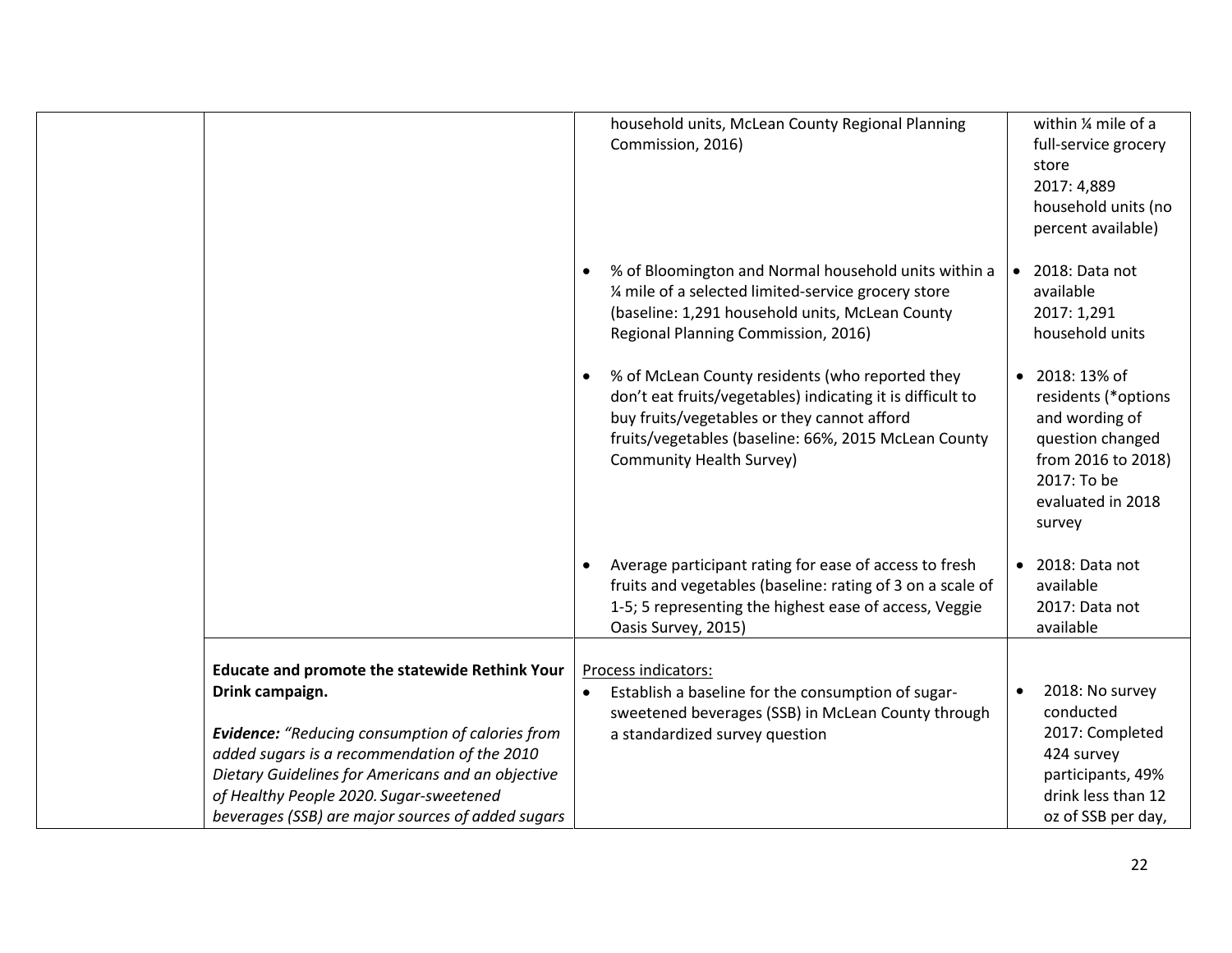| in the diets of U.S. residents. Daily SSB<br>consumption is associated with obesity and other<br>chronic health conditions, including diabetes and<br>cardiovascular disease." (Centers for Disease<br>Control and Prevention Morbidity and Mortality<br>Weekly Report, 2012) |                                                                                                                                                                                                                                                                                                                                                                         | 23% drink 12 oz,<br>and 21% drink 24<br>oz (Illinois State<br>University's Health<br>Sciences 286 class) |
|-------------------------------------------------------------------------------------------------------------------------------------------------------------------------------------------------------------------------------------------------------------------------------|-------------------------------------------------------------------------------------------------------------------------------------------------------------------------------------------------------------------------------------------------------------------------------------------------------------------------------------------------------------------------|----------------------------------------------------------------------------------------------------------|
|                                                                                                                                                                                                                                                                               | # of McLean County community members educated<br>$\bullet$<br>about Rethink Your Drink (baseline: 2,127 community<br>members, McLean County Health Department, 2016)                                                                                                                                                                                                    | 2018: 2,055<br>$\bullet$<br>community<br>members<br>2017: 2,373<br>members                               |
|                                                                                                                                                                                                                                                                               | # of events where Rethink Your Drink is promoted<br>$\bullet$<br>(baseline: 9 events, McLean County Health<br>Department, 2016)                                                                                                                                                                                                                                         | 2018: 8 events<br>$\bullet$<br>2017: 8 events                                                            |
|                                                                                                                                                                                                                                                                               | # of advertisements promoting Rethink Your Drink (i.e.,<br>$\bullet$<br>TV, radio, print, social media) (baseline: 5<br>advertisements, McLean County Wellness Coalition,<br>2016)                                                                                                                                                                                      | 2018 and 2017: No<br>advertisements<br>provided                                                          |
|                                                                                                                                                                                                                                                                               | Outcome indicators:<br>Decrease in the ranking of soft drinks by % of total<br>expenditure for Supplemental Nutrition Assistance<br>Program (SNAP) and non-SNAP household (baseline:<br>ranking of 1 - SNAP households; ranking of 2 - non-<br>SNAP households,<br>http://www.huffingtonpost.com/entry/food-stamps-<br>diet_us_582f4bd7e4b058ce7aaadea0 (November 2016) | 2018: Data not<br>$\bullet$<br>available<br>2017: Data not<br>available                                  |
|                                                                                                                                                                                                                                                                               | Decrease the # of gallons of beverages consumed by<br>$\bullet$<br>Illinois residents. (baseline: Illinoisans consumed more<br>than 620 million gallons of sugar-sweetened beverages<br>in 2011,                                                                                                                                                                        | 2018: Data not<br>$\bullet$<br>available<br>2017: Data not<br>available                                  |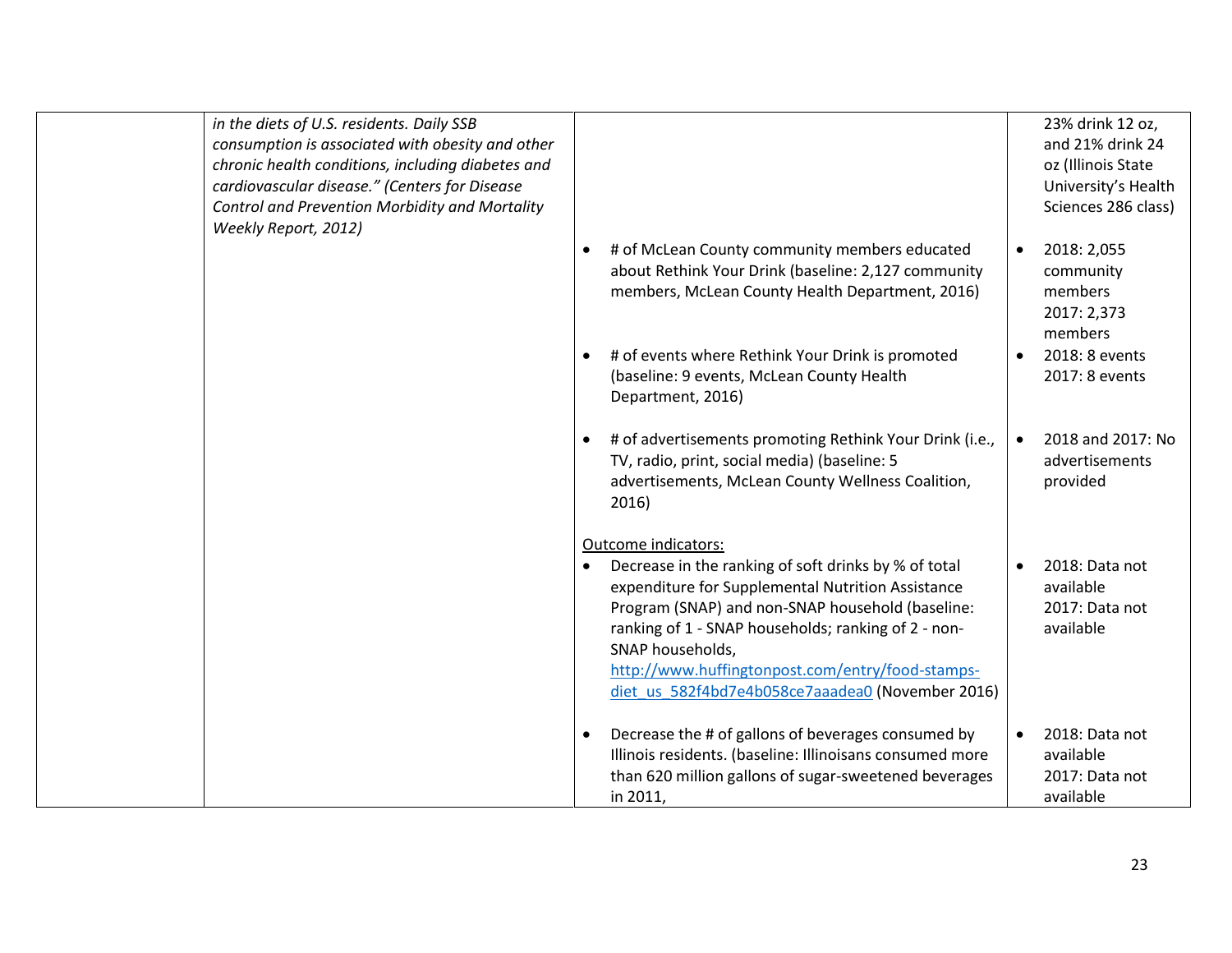|           |                                          |                                                                                                           | http://www.cookcountypublichealth.org/files/pdf/Chal                                                                                                              |    |  |  |  |  |
|-----------|------------------------------------------|-----------------------------------------------------------------------------------------------------------|-------------------------------------------------------------------------------------------------------------------------------------------------------------------|----|--|--|--|--|
|           |                                          |                                                                                                           | oupka Report PRF.pdf                                                                                                                                              |    |  |  |  |  |
|           |                                          |                                                                                                           |                                                                                                                                                                   |    |  |  |  |  |
|           | RELATED IMPROVEMENT PLAN ACCOMPLISHMENTS |                                                                                                           |                                                                                                                                                                   |    |  |  |  |  |
|           |                                          |                                                                                                           | In May 2018, Advocate BroMenn Medical Center established the Advocate BroMenn Vegetable Garden at the Community Health Care Clinic. Over 100 pounds               |    |  |  |  |  |
|           |                                          | of produce were given to patients of the Community Health Care Clinic during the pilot year.              |                                                                                                                                                                   |    |  |  |  |  |
|           |                                          |                                                                                                           | Home Sweet Home Ministries and the Community Health Care Clinic launched a Food Farmacy pilot program in August 2017. The program provides patients at            |    |  |  |  |  |
|           |                                          |                                                                                                           | the clinic who have diabetes or heart disease a prescription pass, which can be used to obtain free produce through 12 visits to the Bread for Life Food Co-op.   |    |  |  |  |  |
|           |                                          |                                                                                                           | In 2018, 23 individuals participated, 68 shopping trips were taken, 19 return shoppers, and far more fresh produce and healthy items are being taken than         |    |  |  |  |  |
|           |                                          | before the Food Farmacy program was initiated.                                                            |                                                                                                                                                                   |    |  |  |  |  |
|           |                                          |                                                                                                           | OSF HealthCare St. Joseph Medical Center has ten raised beds and donated over 625 pounds of fresh vegetables to Home Sweet Home Ministries, Summer                |    |  |  |  |  |
|           |                                          | 2018, to use at the Bread for Life Co-op.                                                                 |                                                                                                                                                                   |    |  |  |  |  |
|           |                                          |                                                                                                           | The Partnership for Health Pilot Program, which began April 2017, is a private-public partnership to improve the health and fitness of people with                |    |  |  |  |  |
|           |                                          |                                                                                                           | developmental and intellectual disabilities and their support workers. Partners are the McLean County Health Department, Marcfirst, Advocate BroMenn              |    |  |  |  |  |
|           |                                          |                                                                                                           | Health and Fitness Center, Advocate BroMenn Charitable Foundation and the McLean County Board for the Care and Treatment of Persons with a                        |    |  |  |  |  |
|           |                                          |                                                                                                           | Developmental Disability (an Illinois 377 Board). In 2018, there are 31 individuals in the program from Marcfirst and the community. There were health            |    |  |  |  |  |
|           |                                          | improvements in blood pressure, cholesterol, waist circumference, and BMI.                                |                                                                                                                                                                   |    |  |  |  |  |
|           |                                          |                                                                                                           | OSF HealthCare St. Joseph Medical Center developed the SmartMeals Program to help educate the community on how to eat healthy-on-a-budget, with quick,            |    |  |  |  |  |
|           |                                          |                                                                                                           | easy meals. Individuals pick up a SmartMeals package that includes: ingredients to make the meal, education materials, recipe with directions, and a shopping     |    |  |  |  |  |
|           |                                          | list to replicate the meal in the future. Approximately 1000 meals were donated in 2018 to the community. |                                                                                                                                                                   |    |  |  |  |  |
| $\bullet$ |                                          |                                                                                                           | Mayors Manor residents implemented an on-site vegetable garden in 2018. The residents tend to the garden, share recipes with staff support, and hold              |    |  |  |  |  |
|           |                                          | potlucks for communal living while having healthy food experiences with education.                        |                                                                                                                                                                   |    |  |  |  |  |
| $\bullet$ |                                          |                                                                                                           | The School Street Food Pantry opened September 2018 to help decrease food insecurity among college-aged students. Approximately 120 students frequent             |    |  |  |  |  |
|           | the food pantry weekly.                  |                                                                                                           |                                                                                                                                                                   |    |  |  |  |  |
| $\bullet$ |                                          |                                                                                                           | West Bloomington Revitalization Project Seed Library started in 2018. Free packets of seeds are given away to promote individual garden growth. 400 packets       |    |  |  |  |  |
|           |                                          | of seeds have been given to the community.                                                                |                                                                                                                                                                   |    |  |  |  |  |
| $\bullet$ |                                          |                                                                                                           | The Beacon of Hope Program gleans food from grocery stores in the community and distributes food to underserved areas on Thursdays and Saturdays of               |    |  |  |  |  |
|           |                                          | every week. Approximately 26,000 pounds of foods have been distributed to the community in 2018.          |                                                                                                                                                                   |    |  |  |  |  |
|           |                                          |                                                                                                           | The Matter of Balance Program, hosted locally by Community Care Systems, Inc., is a grant-funded evidence-based program designed to reduce fear of falling        |    |  |  |  |  |
|           |                                          |                                                                                                           | and increase activity levels in older adults who are concerned about falling. Participant satisfaction results from those completing the 8-week program (all host |    |  |  |  |  |
|           |                                          | sites) include: 97% feel more comfortable increasing activity and 99% plan to continue to exercise.       |                                                                                                                                                                   |    |  |  |  |  |
|           |                                          |                                                                                                           |                                                                                                                                                                   |    |  |  |  |  |
|           |                                          |                                                                                                           |                                                                                                                                                                   |    |  |  |  |  |
|           |                                          |                                                                                                           |                                                                                                                                                                   | 24 |  |  |  |  |
|           |                                          |                                                                                                           |                                                                                                                                                                   |    |  |  |  |  |